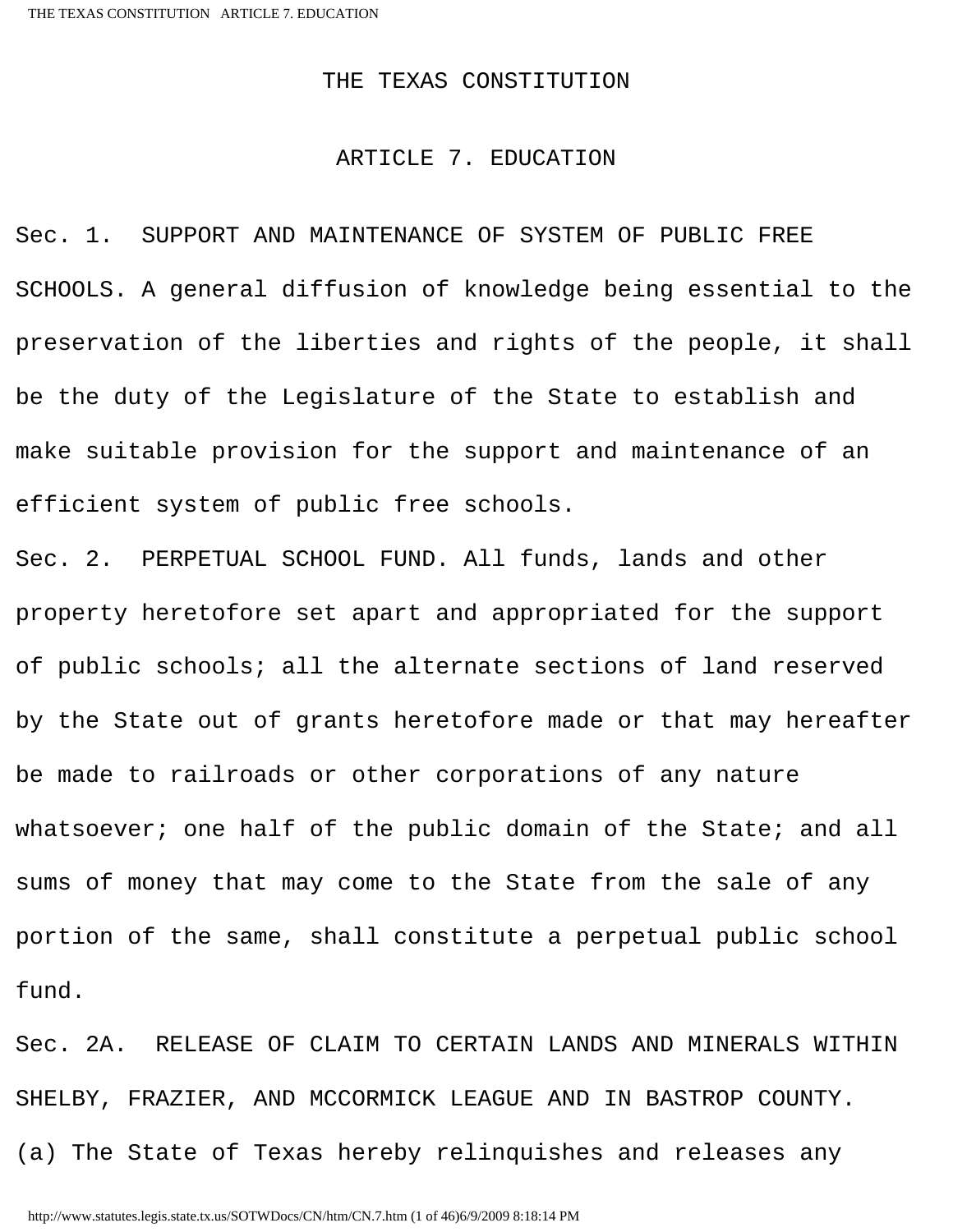claim of sovereign ownership or title to an undivided one-third interest in and to the lands and minerals within the Shelby, Frazier, and McCormick League (now located in Fort Bend and Austin counties) arising out of the interest in that league originally granted under the Mexican Colonization Law of 1823 to John McCormick on or about July 24, 1824, and subsequently voided by the governing body of Austin's Original Colony on or about December 15, 1830.

(b) The State of Texas relinquishes and releases any claim of sovereign ownership or title to an interest in and to the lands, excluding the minerals, in Tracts 2-5, 13, 15-17, 19-20, 23-26, 29-32, and 34-37, in the A. P. Nance Survey, Bastrop County, as said tracts are:

(1) shown on Bastrop County Rolled Sketch No. 4, recorded in the General Land Office on December 15, 1999; and

(2) further described by the field notes prepared by a licensed state land surveyor of Travis County in September through November 1999 and May 2000.

(c) Title to such interest in the lands and minerals described by Subsection (a) is confirmed to the owners of the remaining interests in such lands and minerals. Title to the lands,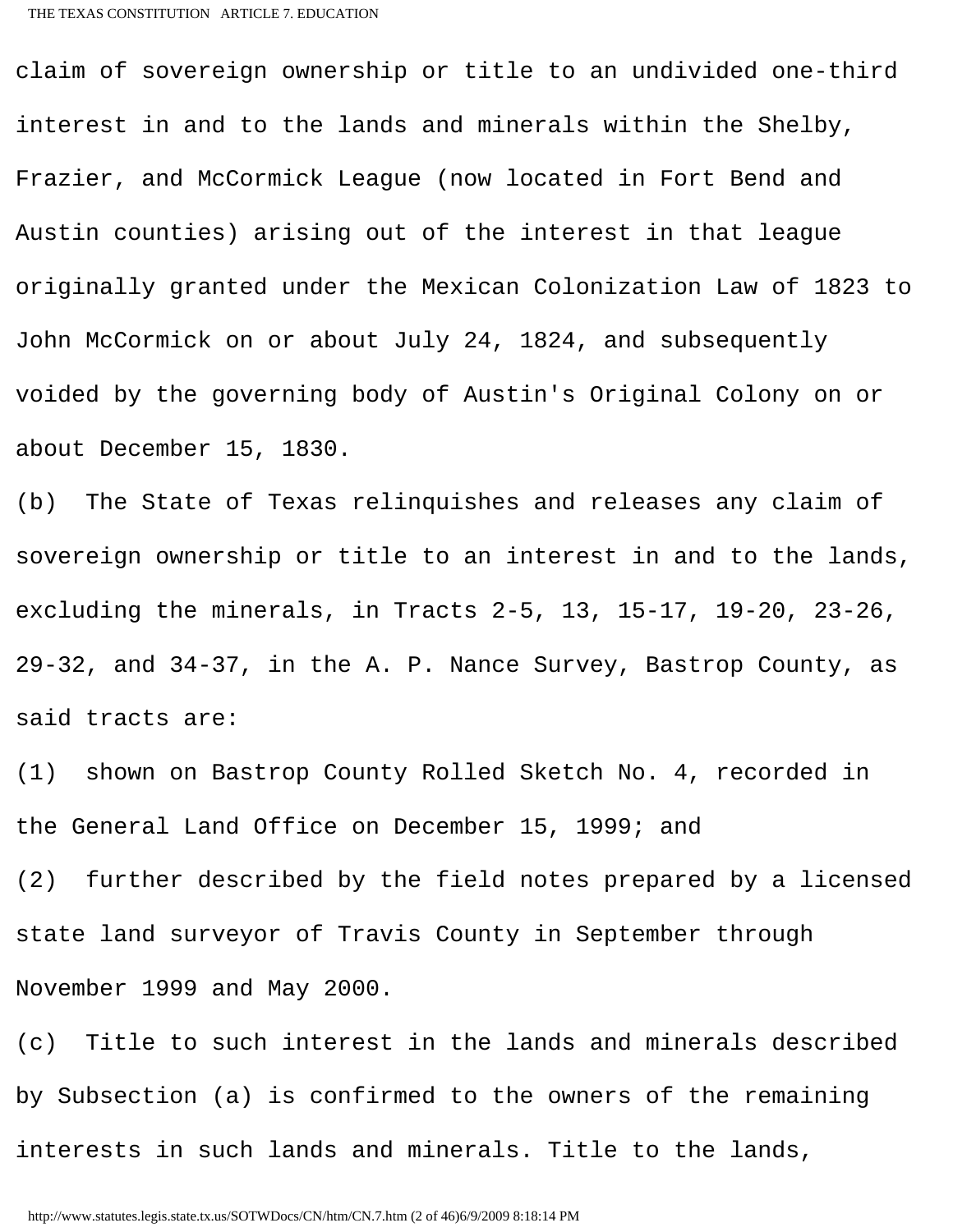excluding the minerals, described by Subsection (b) is confirmed to the holder of record title to each tract. Any outstanding land award or land payment obligation owed to the state for lands described by Subsection (b) is canceled, and any funds previously paid related to an outstanding land award or land payment obligation may not be refunded.

(d) The General Land Office shall issue a patent to the holder of record title to each tract described by Subsection (b). The patent shall be issued in the same manner as other patents except that no filing fee or patent fee may be required. (e) A patent issued under Subsection (d) shall include a provision reserving all mineral interest in the land to the state.

(f) This section is self-executing.

(Added Nov. 2, 1993; amended Nov. 6, 2001.)

Sec. 2B. AUTHORITY TO RELEASE STATE'S INTEREST IN LAND HELD BY PERSON UNDER COLOR OF TITLE. (a) The legislature by law may provide for the release of all or part of the state's interest in land, excluding mineral rights, if:

(1) the land is surveyed, unsold, permanent school fund land http://www.statutes.legis.state.tx.us/SOTWDocs/CN/htm/CN.7.htm (3 of 46)6/9/2009 8:18:14 PM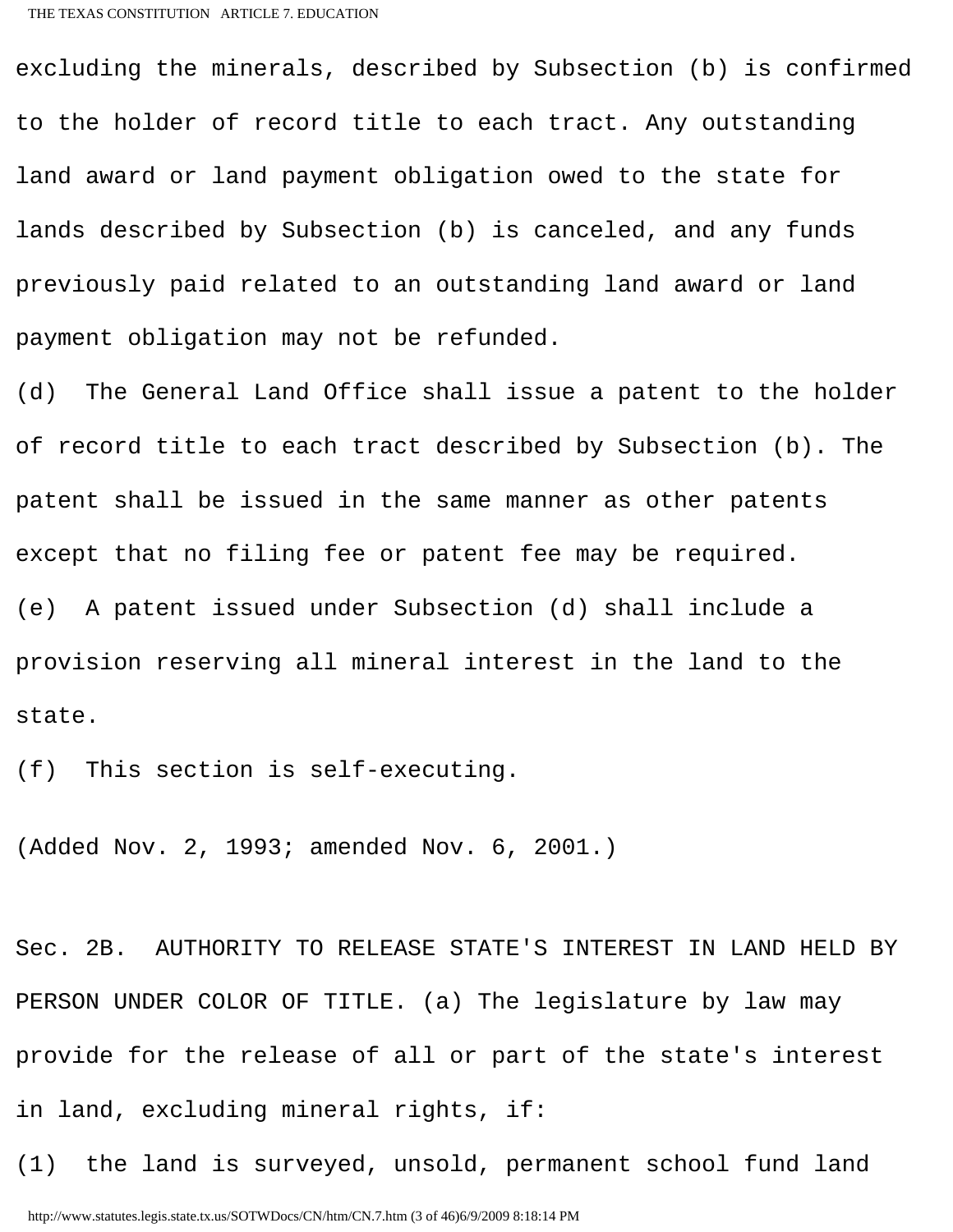according to the records of the General Land Office;

(2) the land is not patentable under the law in effect before January 1, 2002; and

(3) the person claiming title to the land:

(A) holds the land under color of title;

(B) holds the land under a chain of title that originated on or before January 1, 1952;

(C) acquired the land without actual knowledge that title to the land was vested in the State of Texas;

(D) has a deed to the land recorded in the appropriate county; and

(E) has paid all taxes assessed on the land and any interest and penalties associated with any period of tax delinquency.

(b) This section does not apply to:

(1) beach land, submerged or filled land, or islands; or

(2) land that has been determined to be state-owned by judicial decree.

(c) This section may not be used to:

(1) resolve boundary disputes; or

(2) change the mineral reservation in an existing patent.

(d) (Added Nov. 6, 2001; expired Jan. 2, 2002.)

http://www.statutes.legis.state.tx.us/SOTWDocs/CN/htm/CN.7.htm (4 of 46)6/9/2009 8:18:14 PM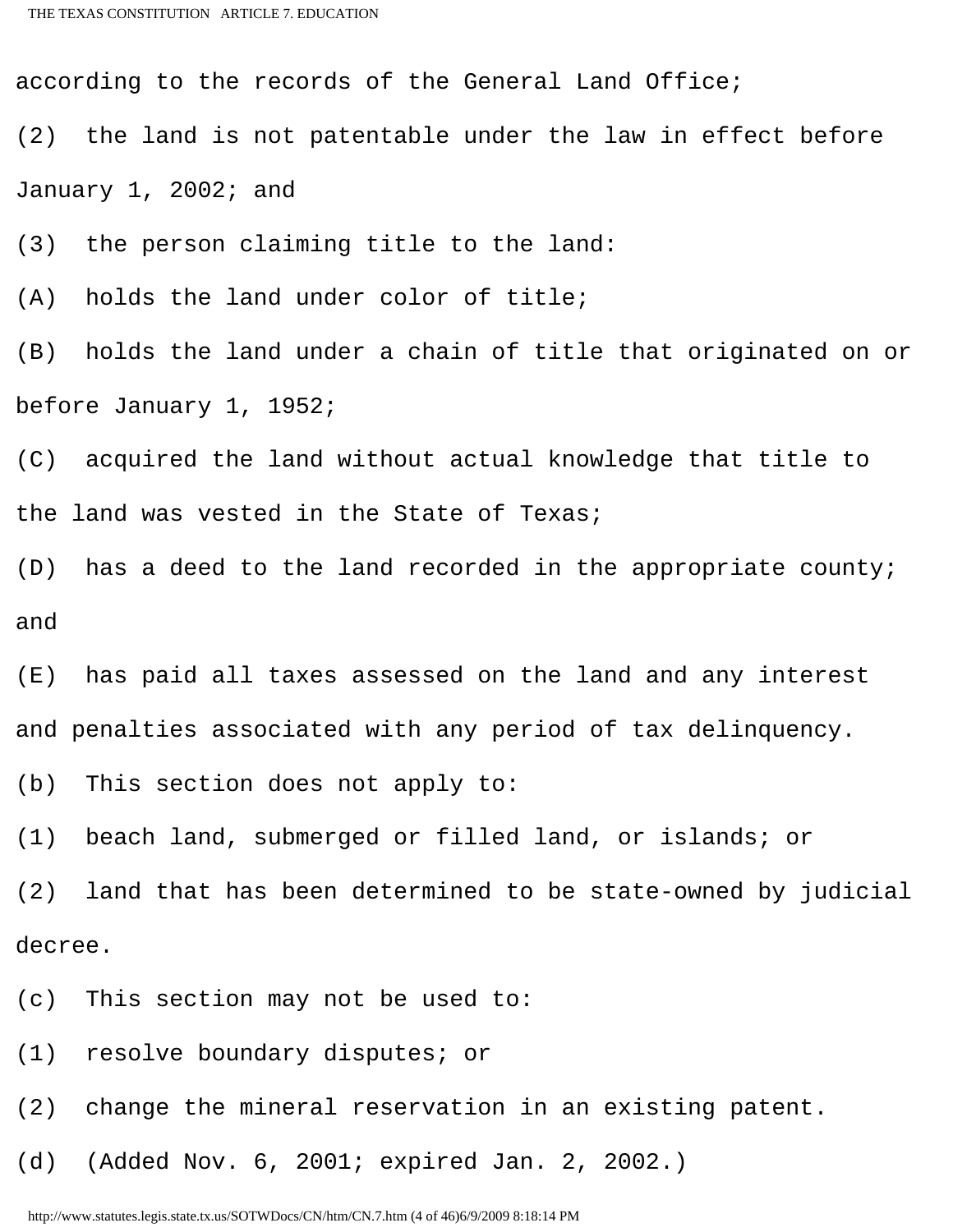Sec. 2C. RELEASE OF CLAIM TO CERTAIN LANDS IN UPSHUR AND SMITH COUNTIES. (a) Except as provided by Subsection (b) of this section, the State of Texas relinquishes and releases any claim of sovereign ownership or title to an interest in and to the tracts of land, including mineral rights, described as follows: Tract 1:

The first tract of land is situated in Upshur County, Texas, about 14 miles South 30 degrees east from Gilmer, the county seat, and is bounded as follows: Bound on the North by the J. Manning Survey, A-314 the S.W. Beasley Survey A-66 and the David Meredith Survey A-315 and bound on the East by the M. Mann Survey, A-302 and by the M. Chandler Survey, A-84 and bound on the South by the G. W. Hooper Survey, A-657 and by the D. Ferguson Survey, A-158 and bound on the West by the J. R. Wadkins Survey, A-562 and the H. Alsup Survey, A-20, and by the W. Bratton Survey, A-57 and the G. H. Burroughs Survey, A-30 and the M. Tidwell Survey, A-498 of Upshur County, Texas. Tract 2:

The second tract of land is situated in Smith County, Texas, north of Tyler and is bounded as follows: on the north and west by the S. Leeper A-559, the Frost Thorn Four League Grant A-3, A-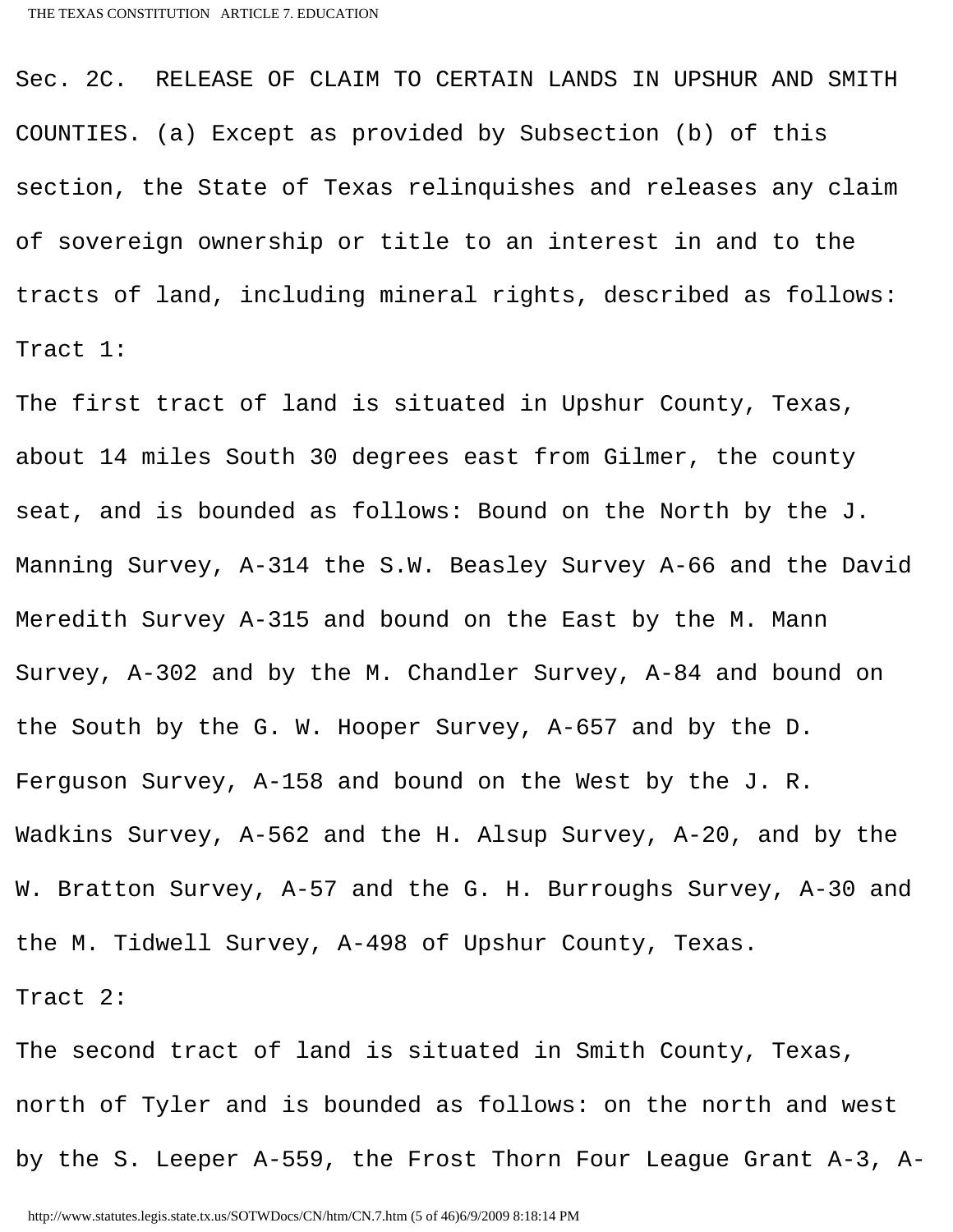9, A-7, A-19, and the H. Jacobs A-504 and on the south and east by the following surveys: John Carver A-247, A. Loverly A-609, J. Gimble A-408, R. Conner A-239, N.J. Blythe A-88, N.J. Blythe A-89, J. Choate A-195, Daniel Minor A-644, William Keys A-527, James H. Thomas A-971, Seaborn Smith A-899, and Samuel Leeper A-559.

(b) This section does not apply to:

(1) any public right-of-way, including a public road right-ofway, or related interest owned by a governmental entity; (2) any navigable waterway or related interest owned by a governmental entity; or

(3) any land owned by a governmental entity and reserved for public use, including a park, recreation area, wildlife area, scientific area, or historic site.

(c) This section is self-executing.

(Added Nov. 8, 2005.)

Sec. 3. TAXES FOR BENEFIT OF SCHOOLS; SCHOOL DISTRICTS. (a) Onefourth of the revenue derived from the State occupation taxes shall be set apart annually for the benefit of the public free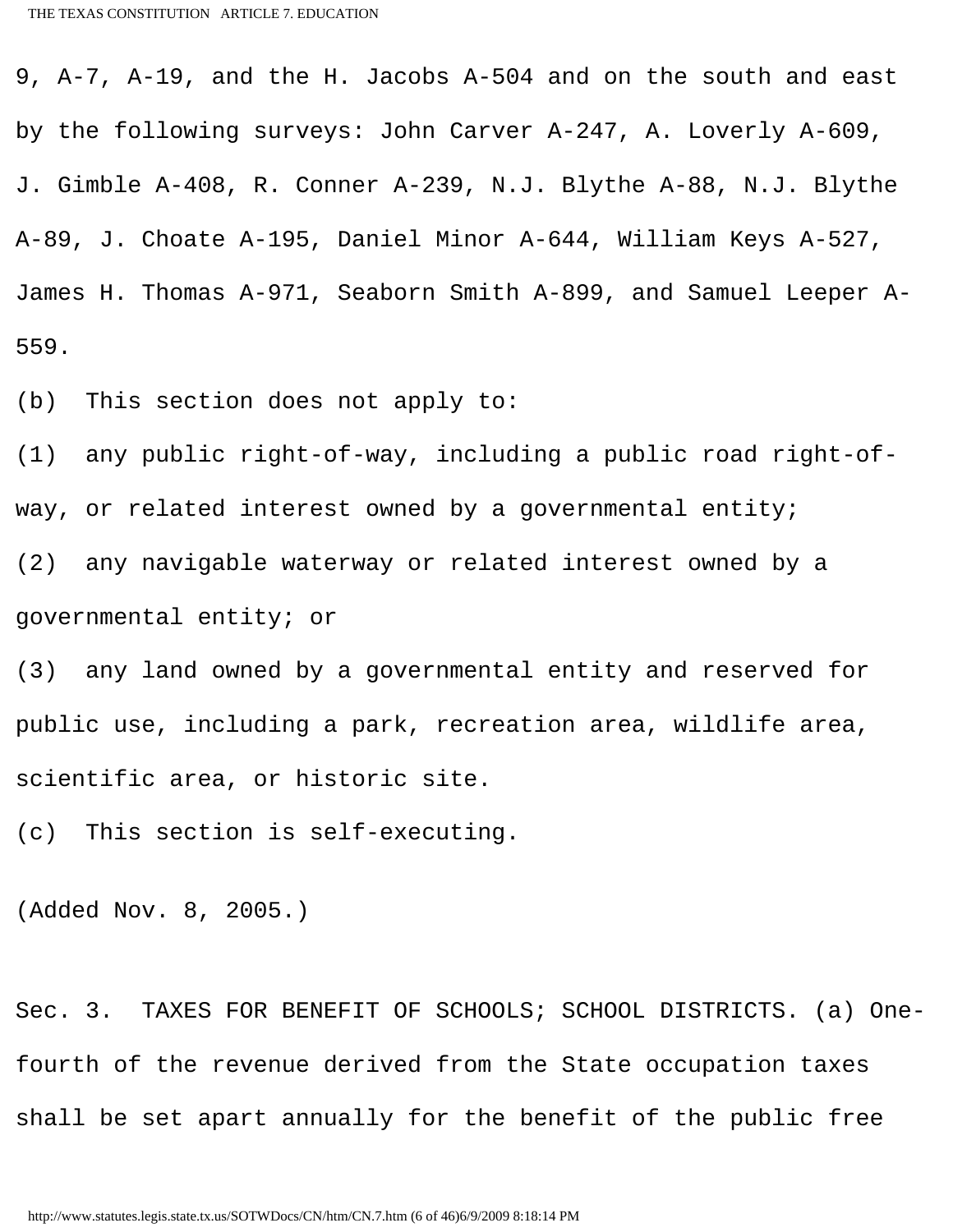schools.

(b) It shall be the duty of the State Board of Education to set aside a sufficient amount of available funds to provide free text books for the use of children attending the public free schools of this State.

(c) Should the taxation herein named be insufficient the deficit may be met by appropriation from the general funds of the State.

(d) The Legislature may provide for the formation of school districts by general laws, and all such school districts may embrace parts of two or more counties.

(e) The Legislature shall be authorized to pass laws for the assessment and collection of taxes in all school districts and for the management and control of the public school or schools of such districts, whether such districts are composed of territory wholly within a county or in parts of two or more counties, and the Legislature may authorize an additional ad valorem tax to be levied and collected within all school districts for the further maintenance of public free schools, and for the erection and equipment of school buildings therein; provided that a majority of the qualified voters of the district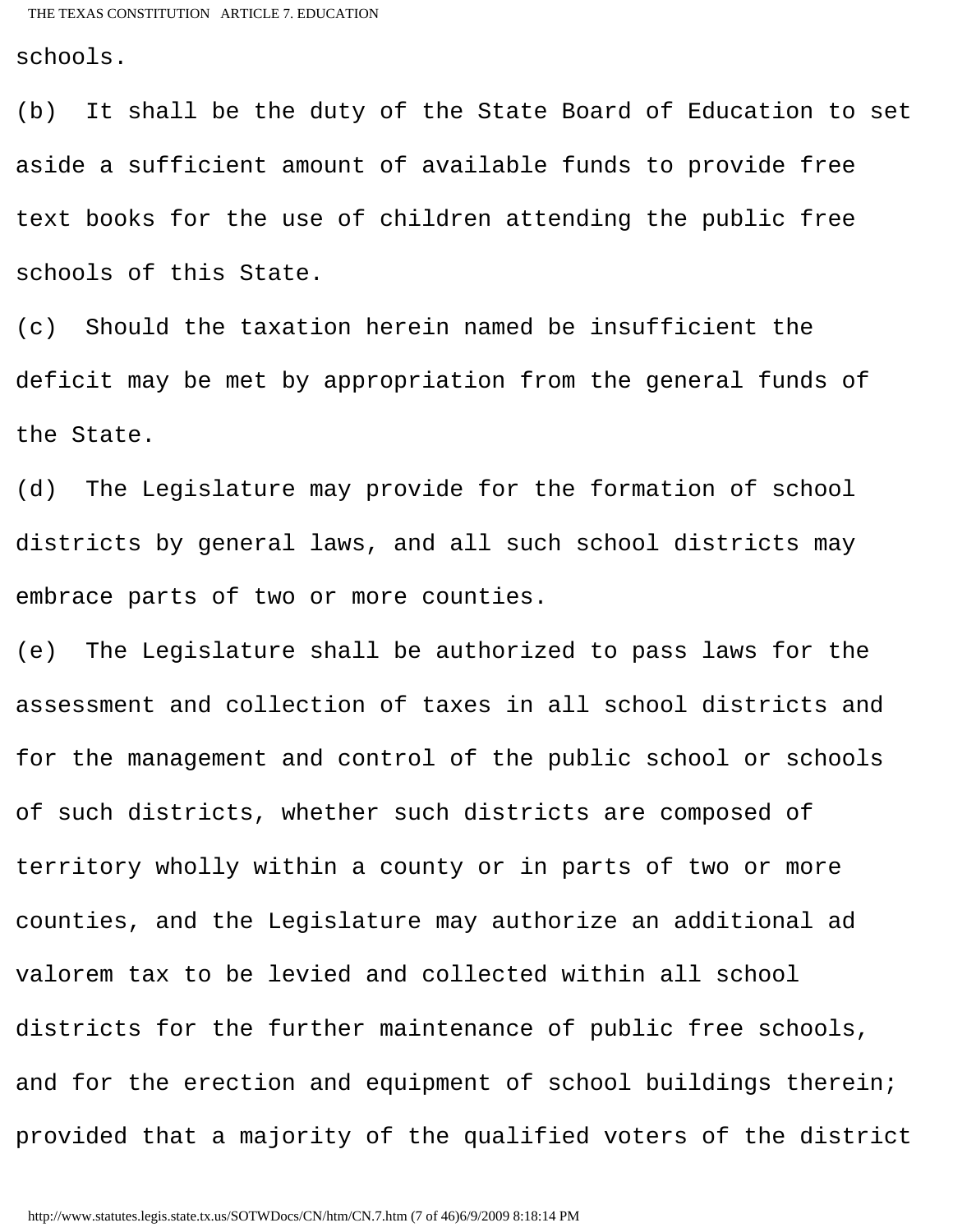voting at an election to be held for that purpose, shall approve the tax.

(Amended Aug. 14, 1883, Nov. 3, 1908, Aug. 3, 1909, Nov. 5, 1918, Nov. 2, 1920, Nov. 2, 1926, and Nov. 2, 1999.) (TEMPORARY TRANSITION PROVISIONS for Sec. 3: See Appendix, Note 1.)

Sec. 3a. (Repealed Aug. 5, 1969.)

Sec. 3-b. INDEPENDENT SCHOOL DISTRICTS AND JUNIOR COLLEGE DISTRICTS; TAXES AND BONDS; CHANGES IN BOUNDARIES. No tax for the maintenance of public free schools voted in any independent school district and no tax for the maintenance of a junior college voted by a junior college district, nor any bonds voted in any such district, but unissued, shall be abrogated, cancelled or invalidated by change of any kind in the boundaries thereof. After any change in boundaries, the governing body of any such district, without the necessity of an additional election, shall have the power to assess, levy and collect ad valorem taxes on all taxable property within the boundaries of the district as changed, for the purposes of the maintenance of public free schools or the maintenance of a junior college, as the case may be, and the payment of principal of and interest on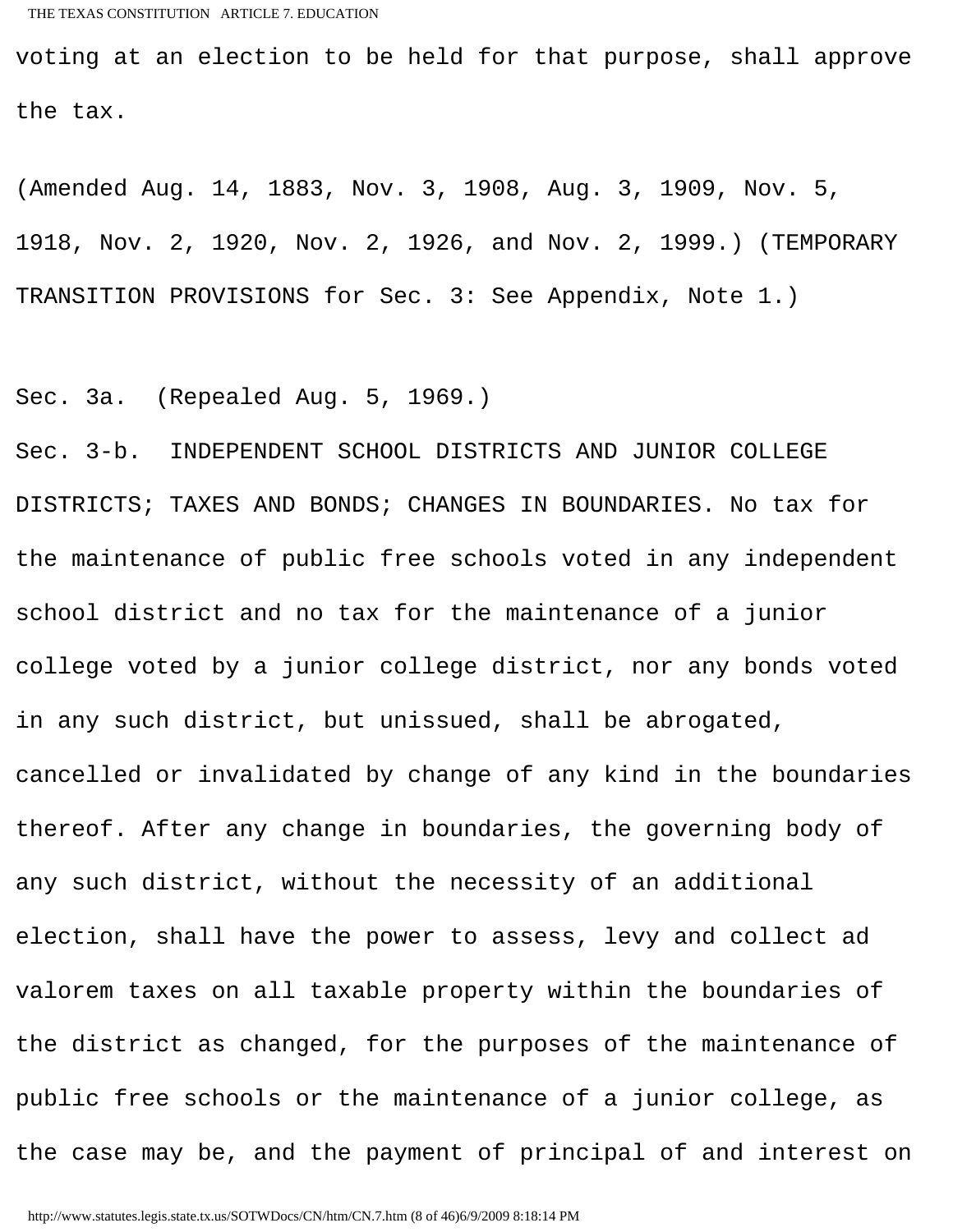all bonded indebtedness outstanding against, or attributable, adjusted or allocated to, such district or any territory therein, in the amount, at the rate, or not to exceed the rate, and in the manner authorized in the district prior to the change in its boundaries, and further in accordance with the laws under which all such bonds, respectively, were voted; and such governing body also shall have the power, without the necessity of an additional election, to sell and deliver any unissued bonds voted in the district prior to any such change in boundaries, and to assess, levy and collect ad valorem taxes on all taxable property in the district as changed, for the payment of principal of and interest on such bonds in the manner permitted by the laws under which such bonds were voted. In those instances where the boundaries of any such independent school district are changed by the annexation of, or consolidation with, one or more whole school districts, the taxes to be levied for the purposes hereinabove authorized may be in the amount or at not to exceed the rate theretofore voted in the district having at the time of such change the greatest scholastic population according to the latest scholastic census and only the unissued bonds of such district voted prior to such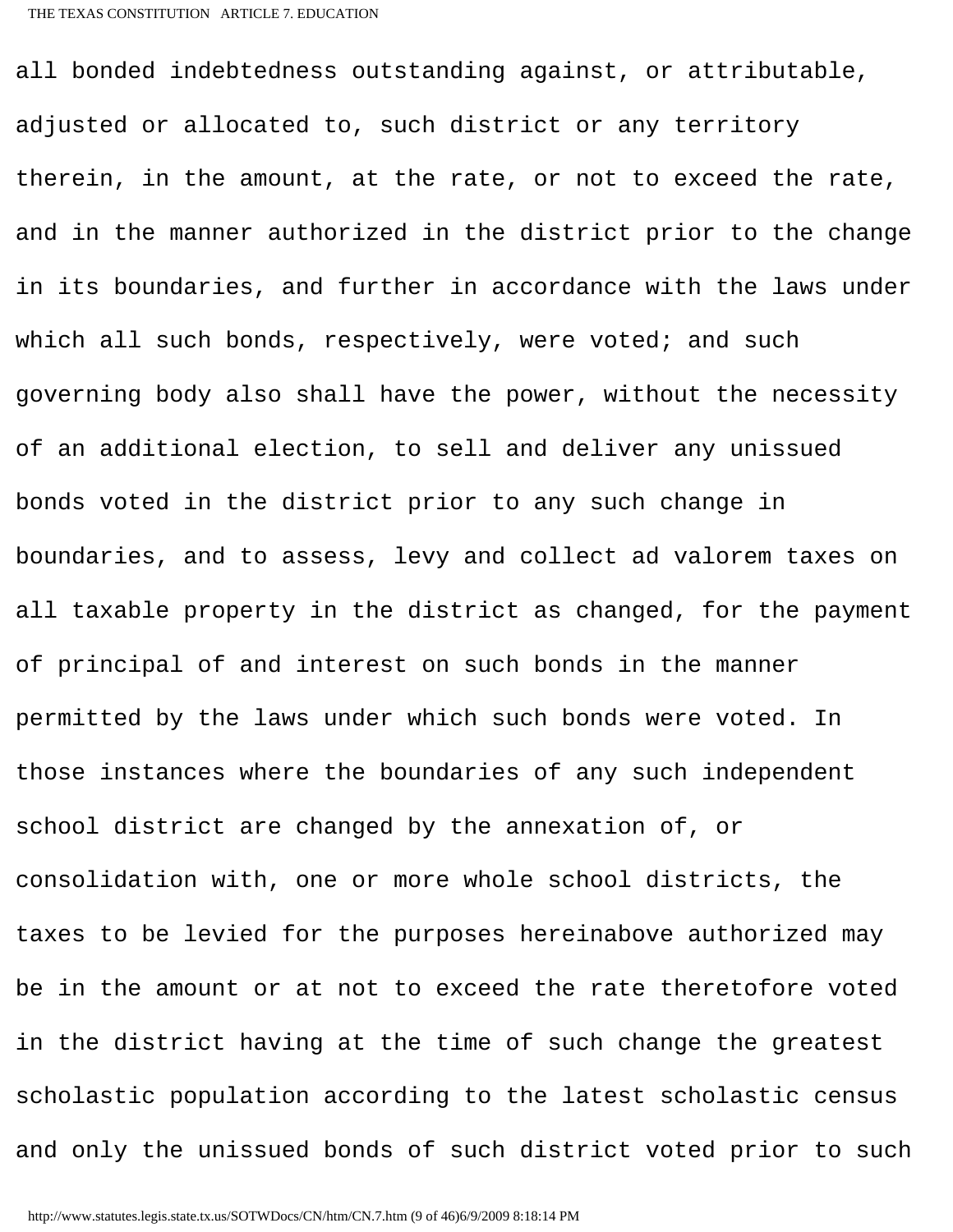change, may be subsequently sold and delivered and any voted, but unissued, bonds of other school districts involved in such annexation or consolidation shall not thereafter be issued.

(Added Nov. 6, 1962; amended Nov. 8, 1966.)

Sec. 4. SALE OF LANDS; INVESTMENT OF PROCEEDS. The lands herein set apart to the Public Free School fund, shall be sold under such regulations, at such times, and on such terms as may be prescribed by law; and the Legislature shall not have power to grant any relief to purchasers thereof. The proceeds of such sales must be used to acquire other land for the Public Free School fund as provided by law or the proceeds shall be invested by the comptroller of public accounts, as may be directed by the Board of Education herein provided for, in the bonds of the United States, the State of Texas, or counties in said State, or in such other securities, and under such restrictions as may be prescribed by law; and the State shall be responsible for all investments.

(Amended Aug. 14, 1883, Nov. 5, 1985, and Nov. 7, 1995.)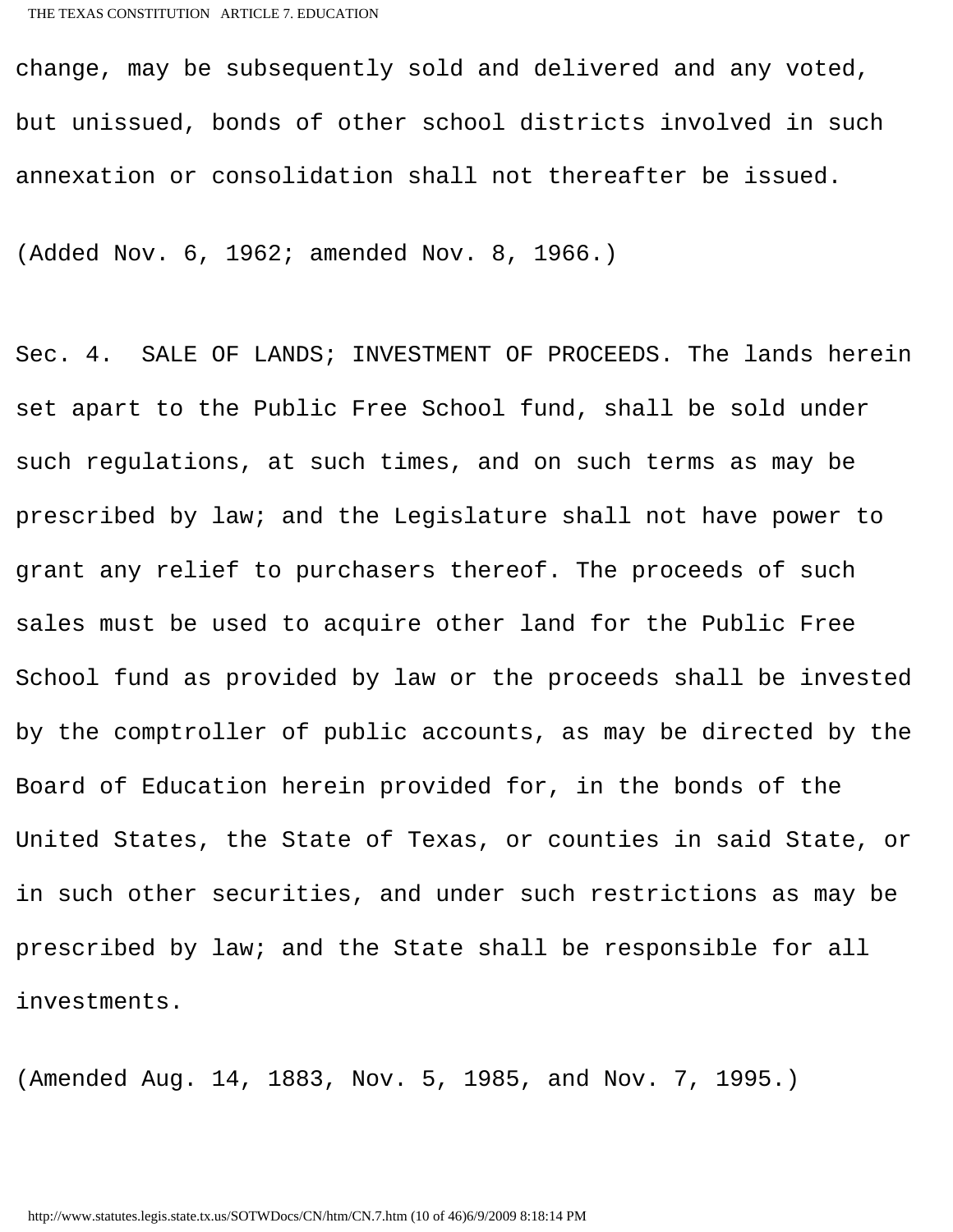Sec. 4A. (Repealed Nov. 6, 2001.)

(TEMPORARY TRANSITION PROVISION for Sec. 4A: See Appendix, Note 3.)

Sec. 4B. INDEPENDENT SCHOOL DISTRICT; BOARD OF TRUSTEES; DONATION OF REAL PROPERTY AND IMPROVEMENTS. (a) The legislature by general law may authorize the board of trustees of an independent school district to donate district real property and improvements formerly used as a school campus for the purpose of preserving the improvements.

(b) A law enacted under this section must provide that before the board of trustees may make the donation, the board must determine that:

(1) the improvements have historical significance;

(2) the transfer will further the preservation of the improvements; and

(3) at the time of the transfer, the district does not need the real property or improvements for educational purposes.

(Added Nov. 6, 2001.)

Sec. 5. PERMANENT SCHOOL FUND; AVAILABLE SCHOOL FUND; USE OF http://www.statutes.legis.state.tx.us/SOTWDocs/CN/htm/CN.7.htm (11 of 46)6/9/2009 8:18:14 PM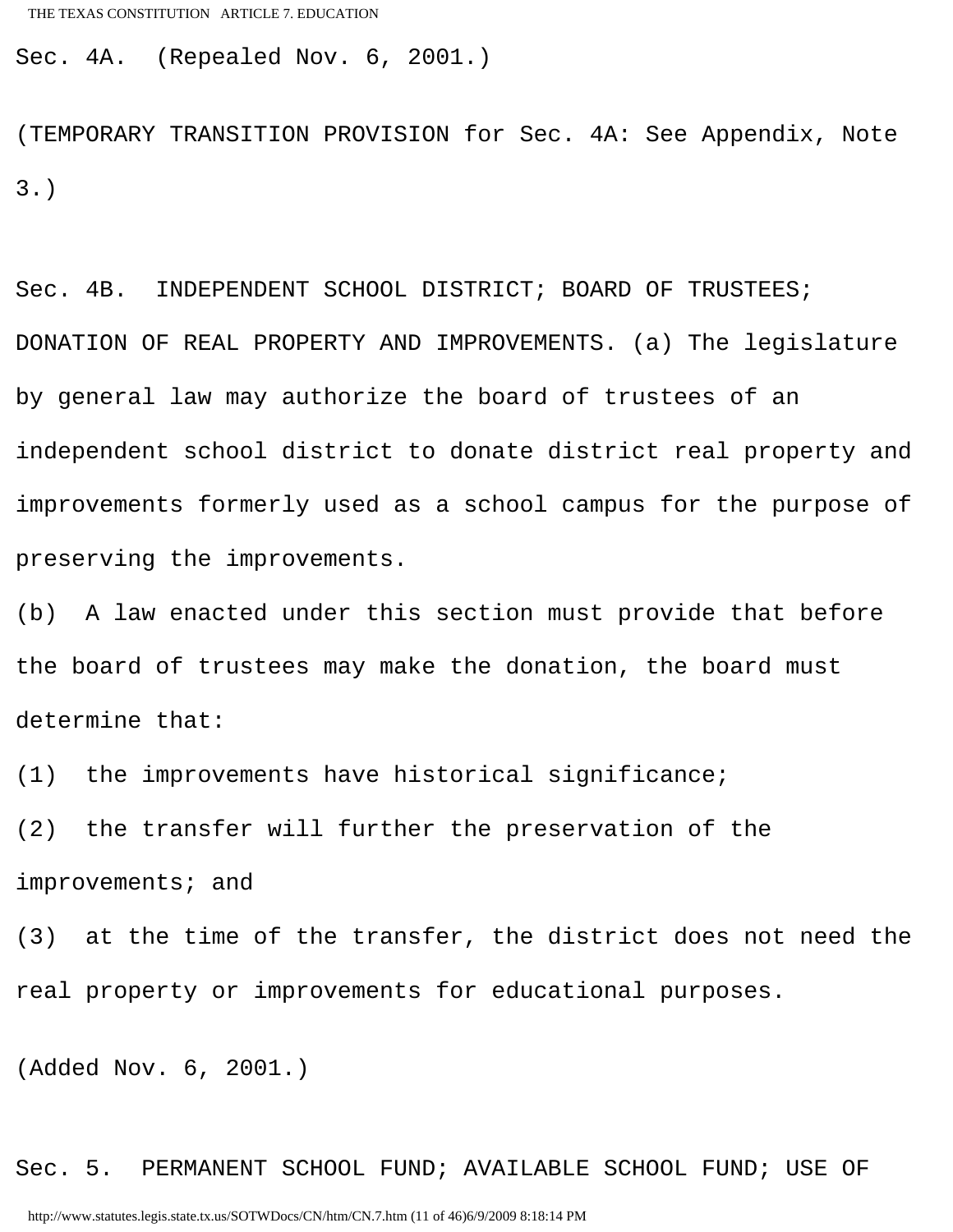FUNDS; DISTRIBUTION OF AVAILABLE SCHOOL FUND. (a) The permanent school fund consists of all land appropriated for public schools by this constitution or the other laws of this state, other properties belonging to the permanent school fund, and all revenue derived from the land or other properties. The available school fund consists of the distributions made to it from the total return on all investment assets of the permanent school fund, the taxes authorized by this constitution or general law to be part of the available school fund, and appropriations made to the available school fund by the legislature. The total amount distributed from the permanent school fund to the available school fund:

(1) in each year of a state fiscal biennium must be an amount that is not more than six percent of the average of the market value of the permanent school fund, excluding real property belonging to the fund that is managed, sold, or acquired under Section 4 of this article, on the last day of each of the 16 state fiscal quarters preceding the regular session of the legislature that begins before that state fiscal biennium, in accordance with the rate adopted by:

(A) a vote of two-thirds of the total membership of the State http://www.statutes.legis.state.tx.us/SOTWDocs/CN/htm/CN.7.htm (12 of 46)6/9/2009 8:18:14 PM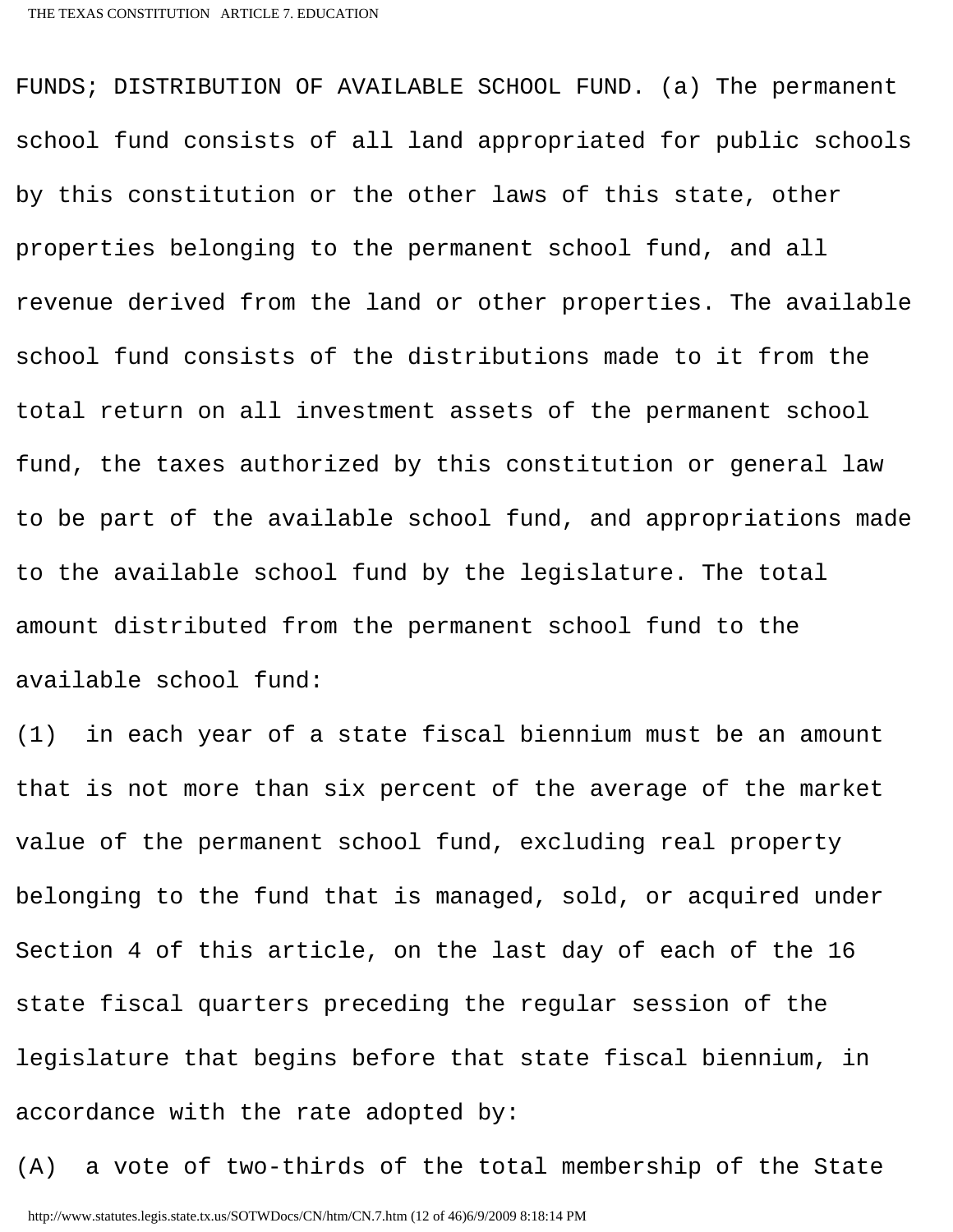Board of Education, taken before the regular session of the legislature convenes; or

(B) the legislature by general law or appropriation, if the State Board of Education does not adopt a rate as provided by Paragraph (A) of this subdivision; and

(2) over the 10-year period consisting of the current state fiscal year and the nine preceding state fiscal years may not exceed the total return on all investment assets of the permanent school fund over the same 10-year period.

(b) The expenses of managing permanent school fund land and investments shall be paid by appropriation from the permanent school fund.

(c) The available school fund shall be applied annually to the support of the public free schools. Except as provided by this section, the legislature may not enact a law appropriating any part of the permanent school fund or available school fund to any other purpose. The permanent school fund and the available school fund may not be appropriated to or used for the support of any sectarian school. The available school fund shall be distributed to the several counties according to their scholastic population and applied in the manner provided by law.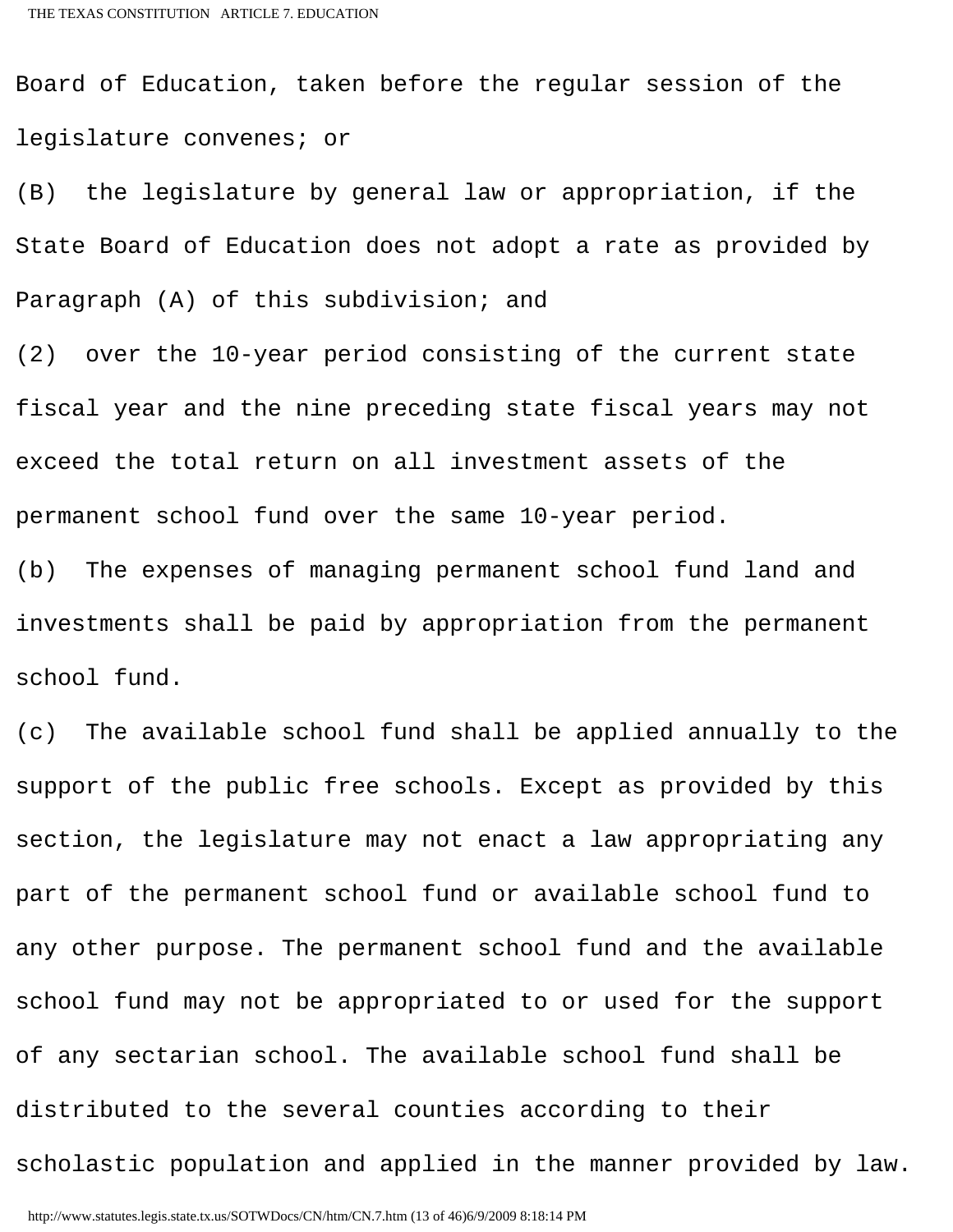(d) The legislature by law may provide for using the permanent school fund to guarantee bonds issued by school districts or by the state for the purpose of making loans to or purchasing the bonds of school districts for the purpose of acquisition, construction, or improvement of instructional facilities including all furnishings thereto. If any payment is required to be made by the permanent school fund as a result of its guarantee of bonds issued by the state, an amount equal to this payment shall be immediately paid by the state from the treasury to the permanent school fund. An amount owed by the state to the permanent school fund under this section shall be a general obligation of the state until paid. The amount of bonds authorized hereunder shall not exceed \$750 million or a higher amount authorized by a two-thirds record vote of both houses of the legislature. If the proceeds of bonds issued by the state are used to provide a loan to a school district and the district becomes delinquent on the loan payments, the amount of the delinquent payments shall be offset against state aid to which the district is otherwise entitled.

(e) The legislature may appropriate part of the available school fund for administration of a bond guarantee program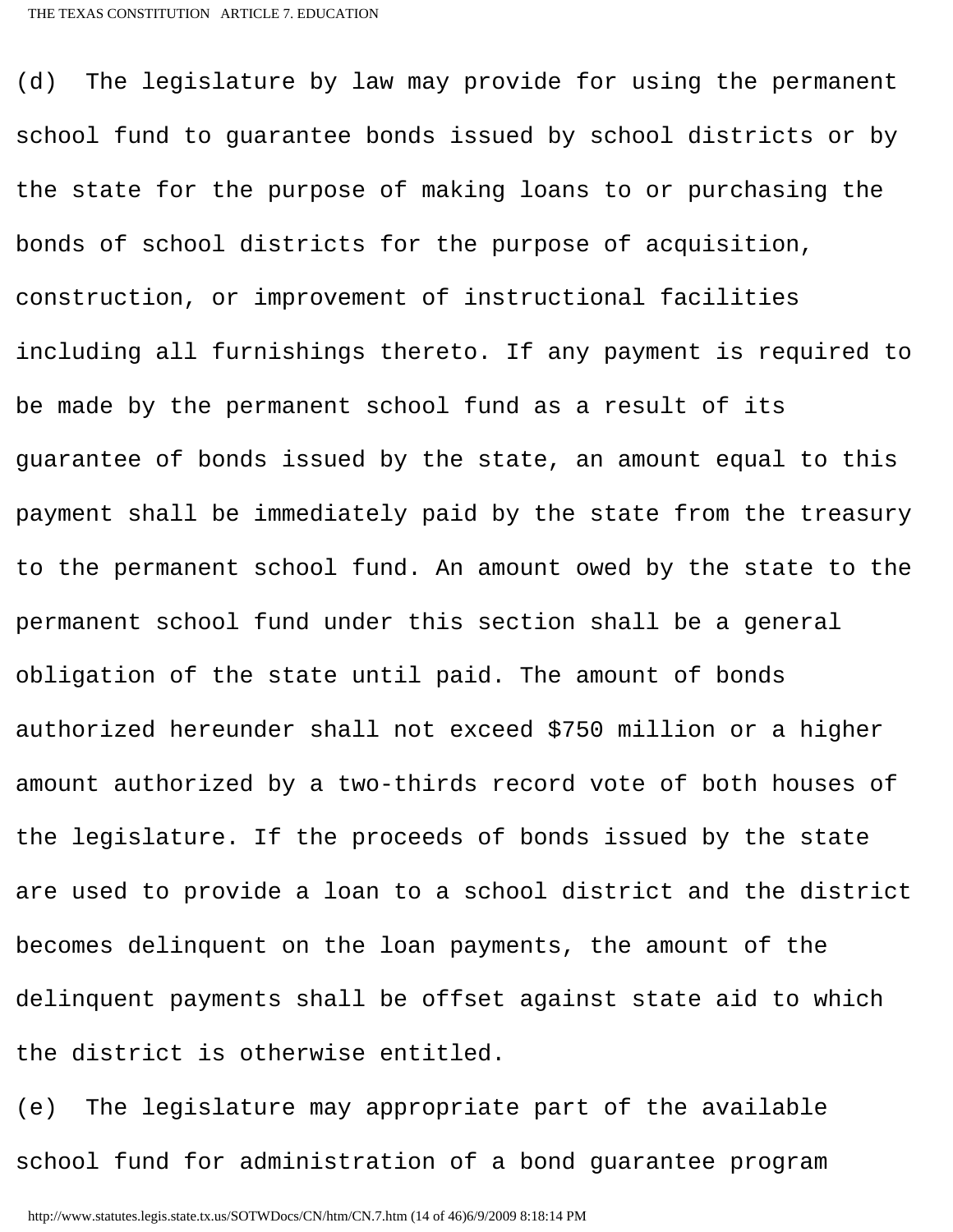established under this section.

(f) Notwithstanding any other provision of this constitution, in managing the assets of the permanent school fund, the State Board of Education may acquire, exchange, sell, supervise, manage, or retain, through procedures and subject to restrictions it establishes and in amounts it considers appropriate, any kind of investment, including investments in the Texas growth fund created by Article XVI, Section 70, of this constitution, that persons of ordinary prudence, discretion, and intelligence, exercising the judgment and care under the circumstances then prevailing, acquire or retain for their own account in the management of their affairs, not in regard to speculation but in regard to the permanent disposition of their funds, considering the probable income as well as the probable safety of their capital.

(g) (Expired Dec. 1, 2006.)

(h) (Expired Dec. 1, 2006.)

(Amended Aug. 11, 1891, and Nov. 3, 1964; Subsec. (a) amended and (b) and (c) added Nov. 8, 1983; Subsec. (d) added Nov. 8, 1988; Subsec. (b) amended Nov. 7, 1989; Subsec. (a) amended, a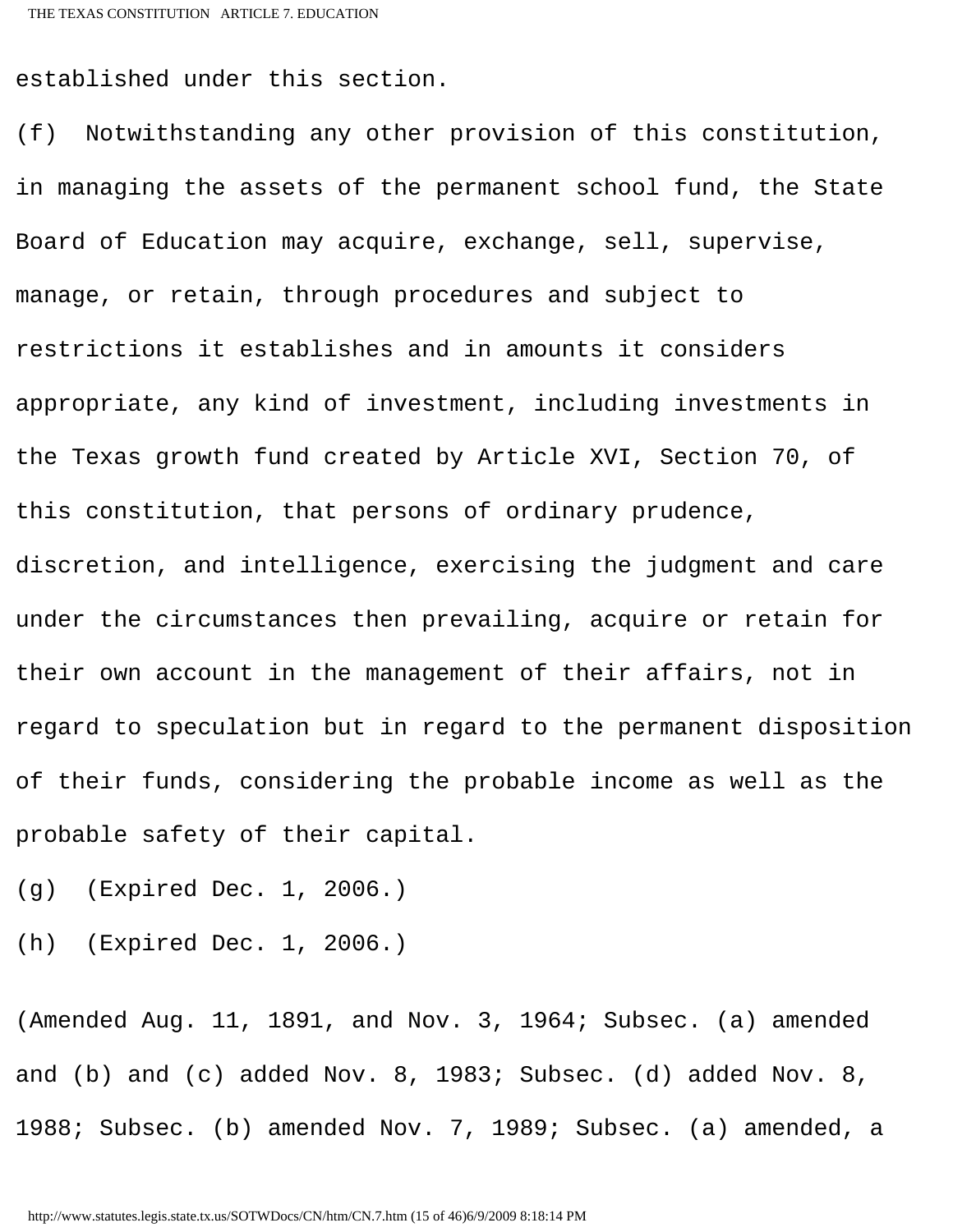new (b) added, a portion of (a) redesignated as (c), former (b) and  $(c)$  amended, former  $(b)-(d)$  redesignated as  $(d)-(f)$ , and  $(g)$ and (h) added Sept. 13, 2003; Subsecs. (g) and (h) expired Dec. 1, 2006.)

Sec. 6. COUNTY SCHOOL LANDS; PROCEEDS OF SALES; INVESTMENT; AVAILABLE SCHOOL FUND. All lands heretofore, or hereafter granted to the several counties of this State for educational purposes, are of right the property of said counties respectively, to which they were granted, and title thereto is vested in said counties, and no adverse possession or limitation shall ever be available against the title of any county. Each county may sell or dispose of its lands in whole or in part, in manner to be provided by the Commissioners Court of the county. Said lands, and the proceeds thereof, when sold, shall be held by said counties alone as a trust for the benefit of public schools therein; said proceeds to be invested in bonds of the United States, the State of Texas, or counties in said State, or in such other securities, and under such restrictions as may be prescribed by law; and the counties shall be responsible for all investments; the interest thereon, and other revenue, except the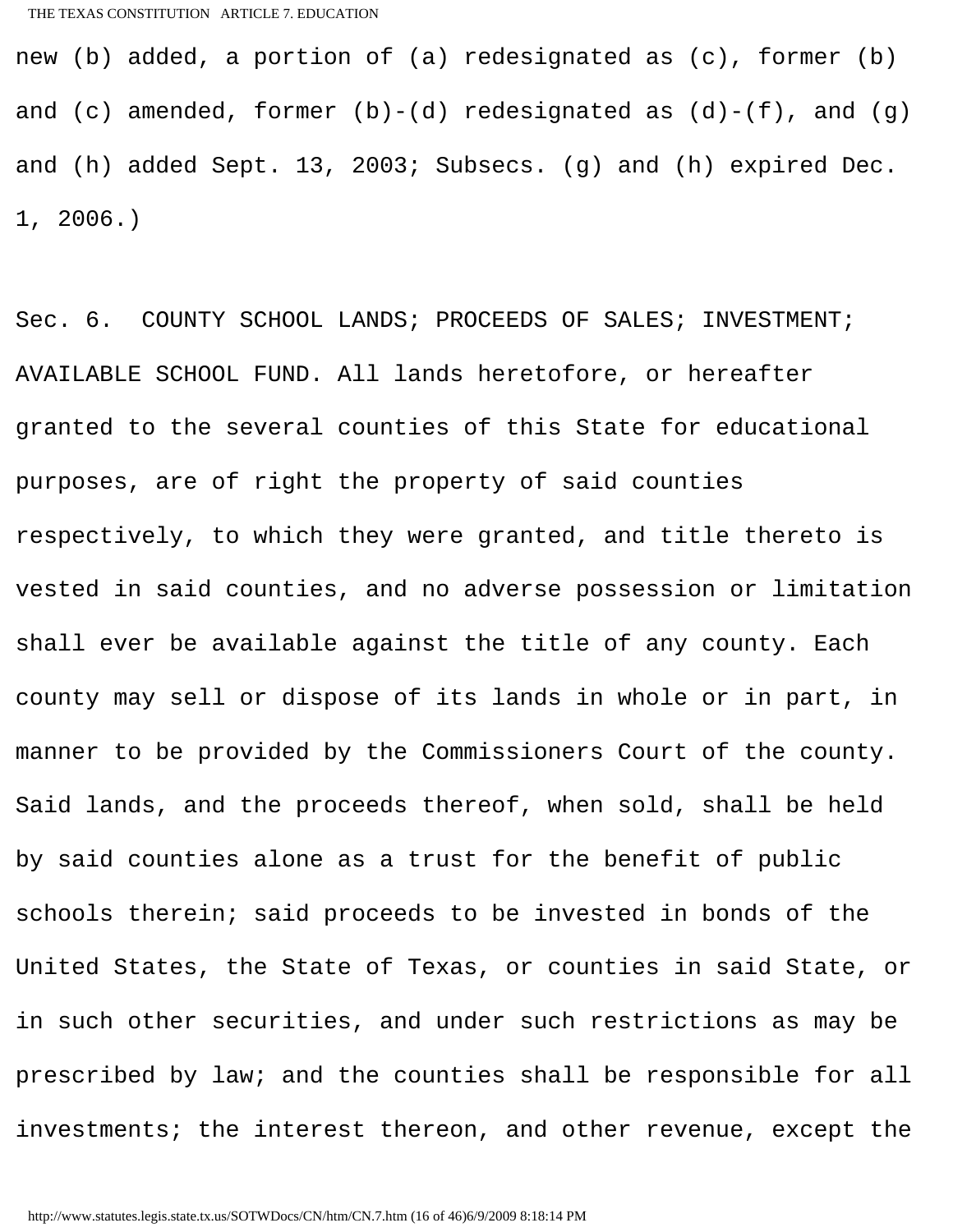principal shall be available fund.

(Amended Aug. 14, 1883, and Nov. 6, 2001.) (TEMPORARY TRANSITION PROVISION for Sec. 6: See Appendix, Note 3.)

Sec. 6a. COUNTY AGRICULTURAL OR GRAZING SCHOOL LAND SUBJECT TO TAX. All agriculture or grazing school land mentioned in Section 6 of this article owned by any county shall be subject to taxation except for State purposes to the same extent as lands privately owned.

(Added Nov. 2, 1926.)

Sec. 6b. REDUCTION OF COUNTY PERMANENT SCHOOL FUND; DISTRIBUTION. Notwithstanding the provisions of Section 6, Article VII, Constitution of the State of Texas, any county, acting through the commissioners court, may reduce the county permanent school fund of that county and may distribute the amount of the reduction to the independent and common school districts of the county on a per scholastic basis to be used solely for the purpose of reducing bonded indebtedness of those districts or for making permanent improvements. The commissioners court shall, however, retain a sufficient amount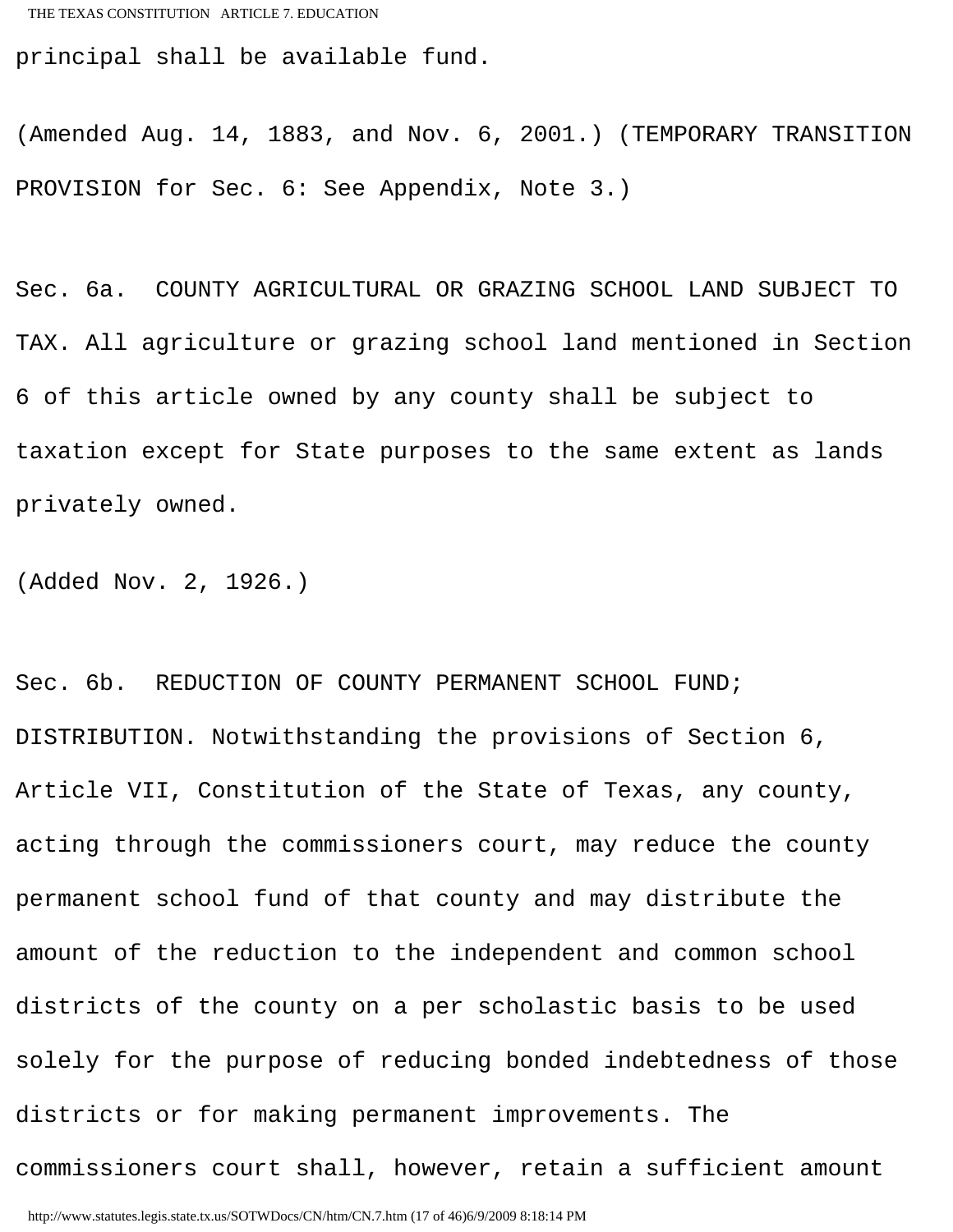of the corpus of the county permanent school fund to pay ad valorem taxes on school lands or royalty interests owned at the time of the distribution. Nothing in this Section affects financial aid to any school district by the state.

(Added Nov. 7, 1972.)

Sec. 7. (Repealed Aug. 5, 1969.)

Sec. 8. STATE BOARD OF EDUCATION. The Legislature shall provide by law for a State Board of Education, whose members shall be appointed or elected in such manner and by such authority and shall serve for such terms as the Legislature shall prescribe not to exceed six years. The said board shall perform such duties as may be prescribed by law.

(Amended Nov. 6, 1928.)

Sec. 9. (Repealed Nov. 6, 2001.)

(TEMPORARY TRANSITION PROVISION for Sec. 9: See Appendix, Note 3.)

Sec. 9-a. (Added Nov. 6, 2001; expired Jan. 1, 2005.)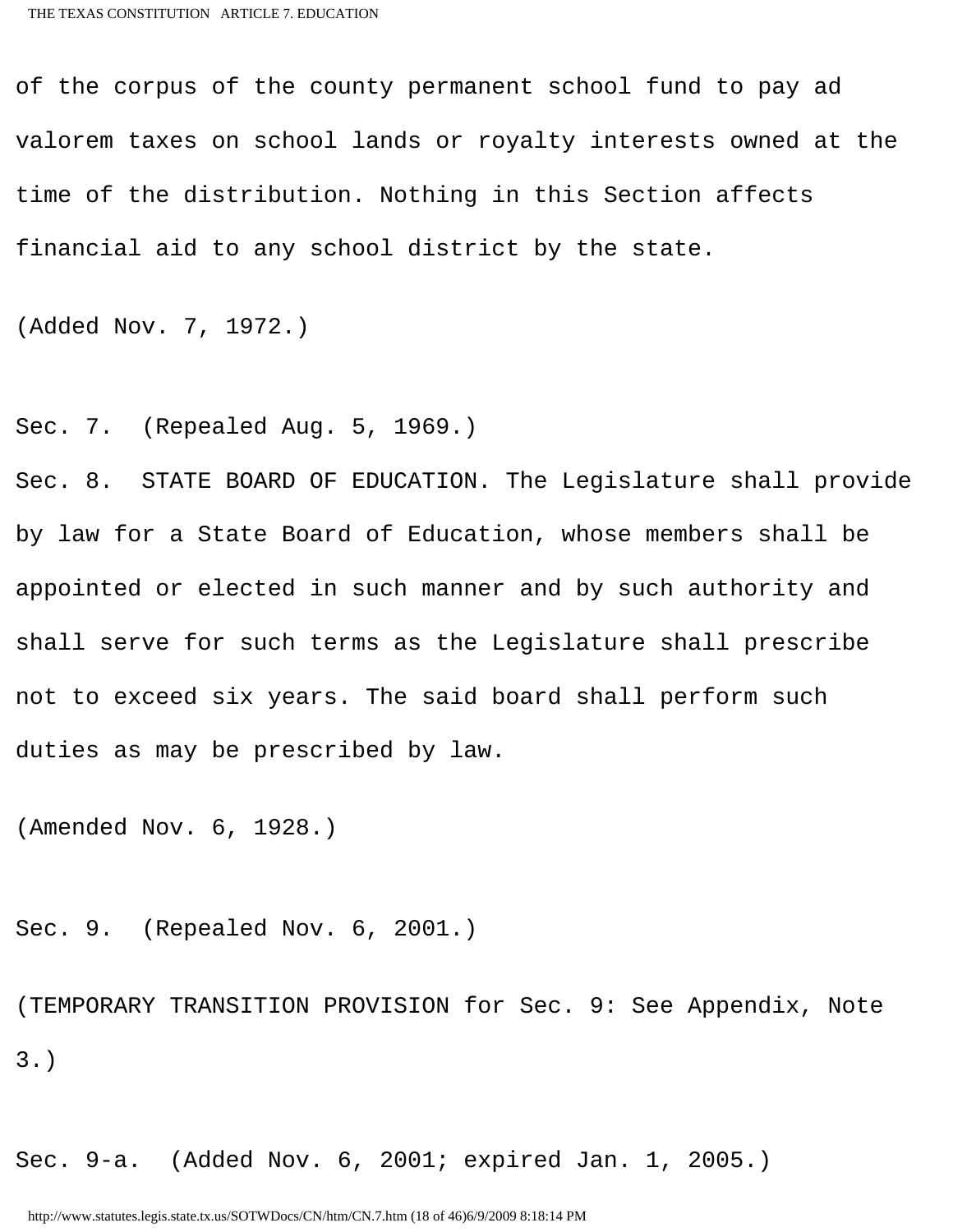Sec. 10. ESTABLISHMENT OF UNIVERSITY; AGRICULTURAL AND MECHANICAL DEPARTMENT. The legislature shall as soon as practicable establish, organize and provide for the maintenance, support and direction of a University of the first class, to be located by a vote of the people of this State, and styled, "The University of Texas," for the promotion of literature, and the arts and sciences, including an Agricultural, and Mechanical department.

Sec. 11. PERMANENT UNIVERSITY FUND; INVESTMENT; ALTERNATE SECTIONS OF RAILROAD GRANT. In order to enable the Legislature to perform the duties set forth in the foregoing Section, it is hereby declared all lands and other property heretofore set apart and appropriated for the establishment and maintenance of the University of Texas, together with all the proceeds of sales of the same, heretofore made or hereafter to be made, and all grants, donations and appropriations that may hereafter be made by the State of Texas, or from any other source, except donations limited to specific purposes, shall constitute and become a Permanent University Fund. And the same as realized and received into the Treasury of the State (together with such sums belonging to the Fund, as may now be in the Treasury), shall be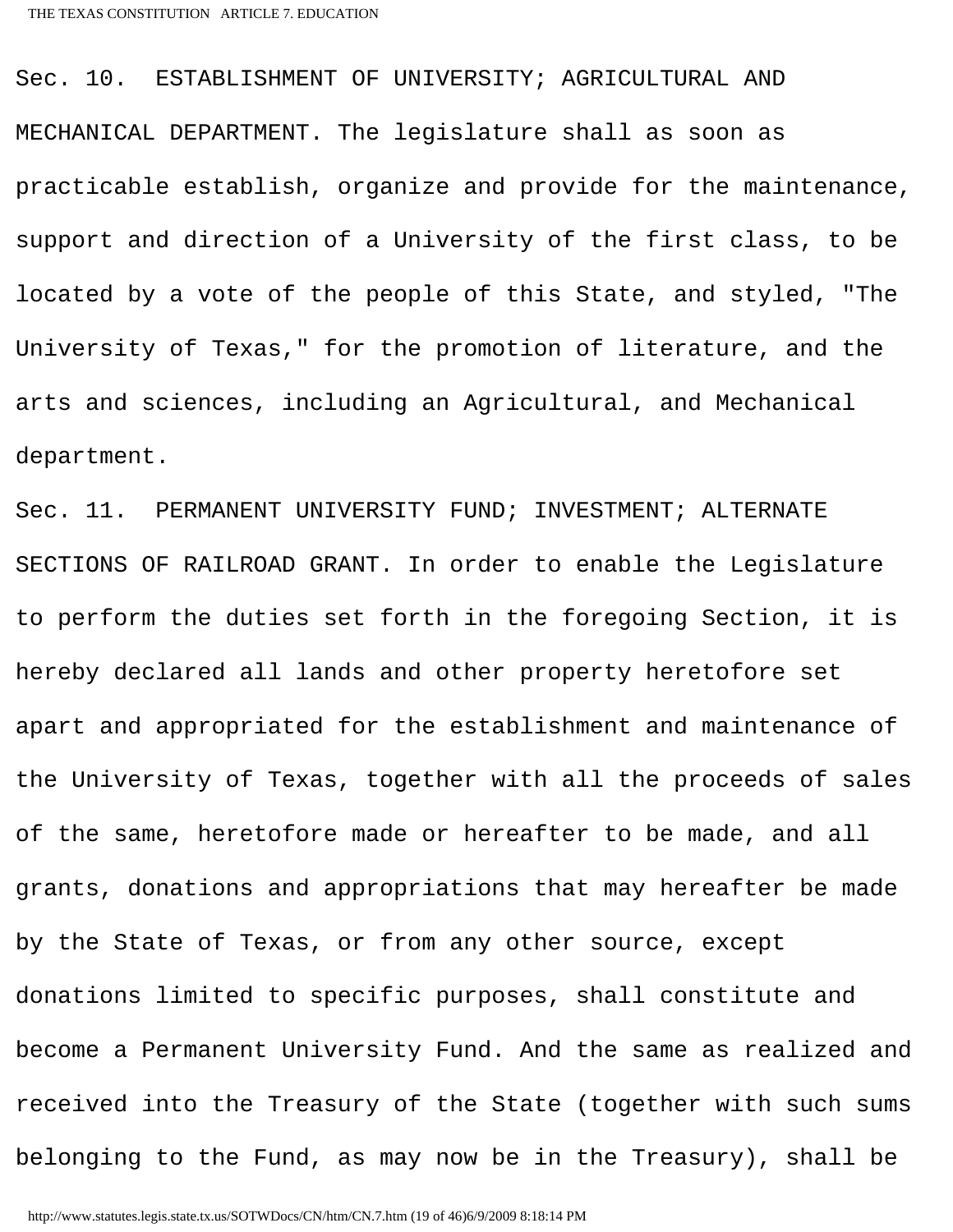invested in bonds of the United States, the State of Texas, or counties of said State, or in School Bonds or municipalities, or in bonds of any city of this State, or in bonds issued under and by virtue of the Federal Farm Loan Act approved by the President of the United States, July 17, 1916, and amendments thereto; and the interest accruing thereon shall be subject to appropriation by the Legislature to accomplish the purpose declared in the foregoing Section; provided, that the one-tenth of the alternate Section of the lands granted to railroads, reserved by the State, which were set apart and appropriated to the establishment of the University of Texas, by an Act of the Legislature of February 11, 1858, entitled, "An Act to establish the University of Texas," shall not be included in, or constitute a part of, the Permanent University Fund.

(Amended Nov. 4, 1930, and Nov. 8, 1932.)

Sec. 11a. INVESTMENT OF PERMANENT UNIVERSITY FUND. In addition to the bonds enumerated in Section 11 of Article VII of the Constitution of the State of Texas, the Board of Regents of The University of Texas may invest the Permanent University Fund in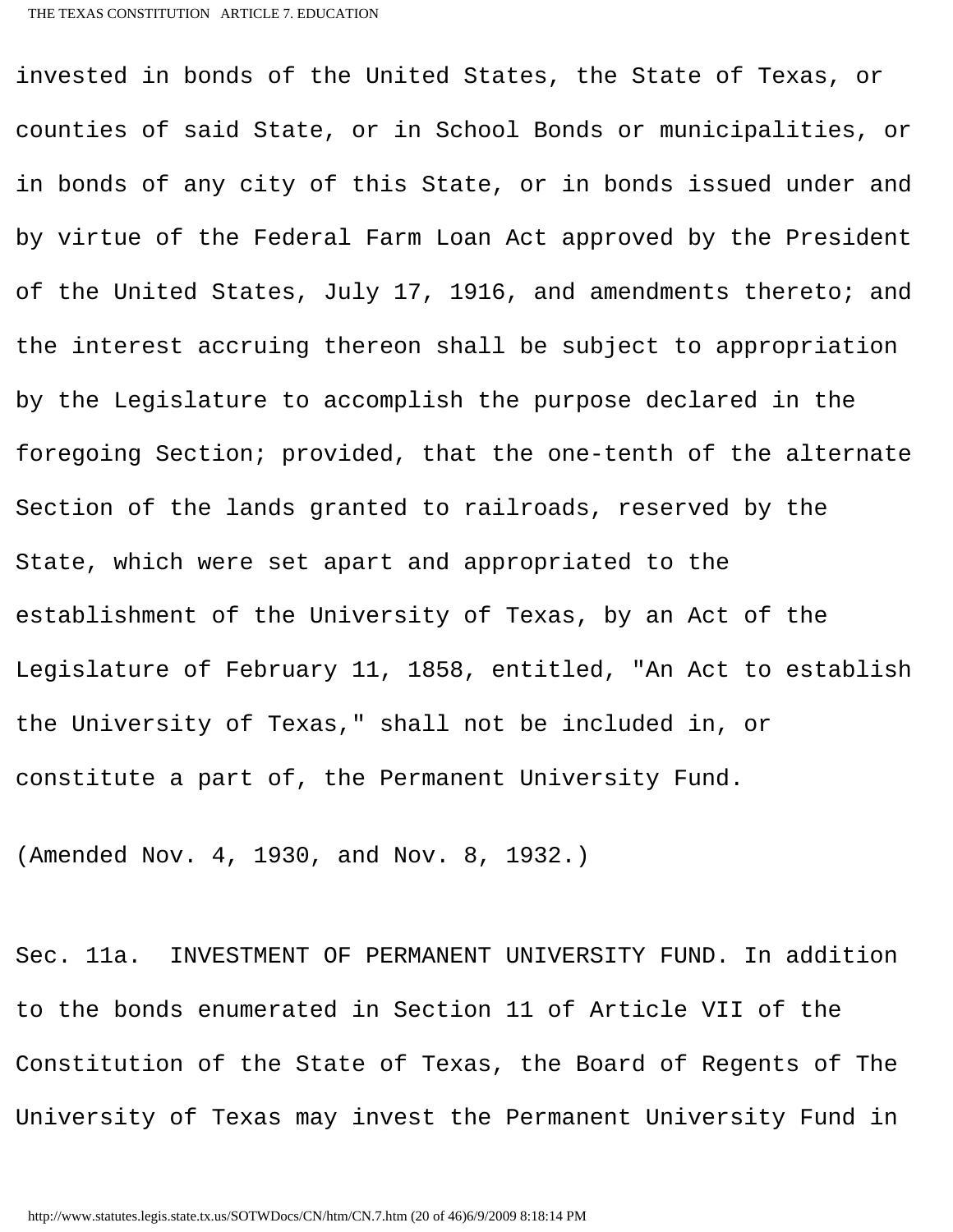## THE TEXAS CONSTITUTION ARTICLE 7. EDUCATION

securities, bonds or other obligations issued, insured, or guaranteed in any manner by the United States Government, or any of its agencies, and in such bonds, debentures, or obligations, and preferred and common stocks issued by corporations, associations, or other institutions as the Board of Regents of The University of Texas System may deem to be proper investments for said funds; provided, however, that not more than one per cent (1%) of said fund shall be invested in the securities of any one (1) corporation, nor shall more than five per cent (5%) of the voting stock of any one (1) corporation be owned: provided, further, that stocks eligible for purchase shall be restricted to stocks of companies incorporated within the United States which have paid dividends for five (5) consecutive years or longer immediately prior to the date of purchase and which, except for bank stocks and insurance stocks, are listed upon an exchange registered with the Securities and Exchange Commission or its successors.

In making each and all of such investments said Board of Regents shall exercise the judgment and care under the circumstances then prevailing which men of ordinary prudence, discretion, and intelligence exercise in the management of their own affairs,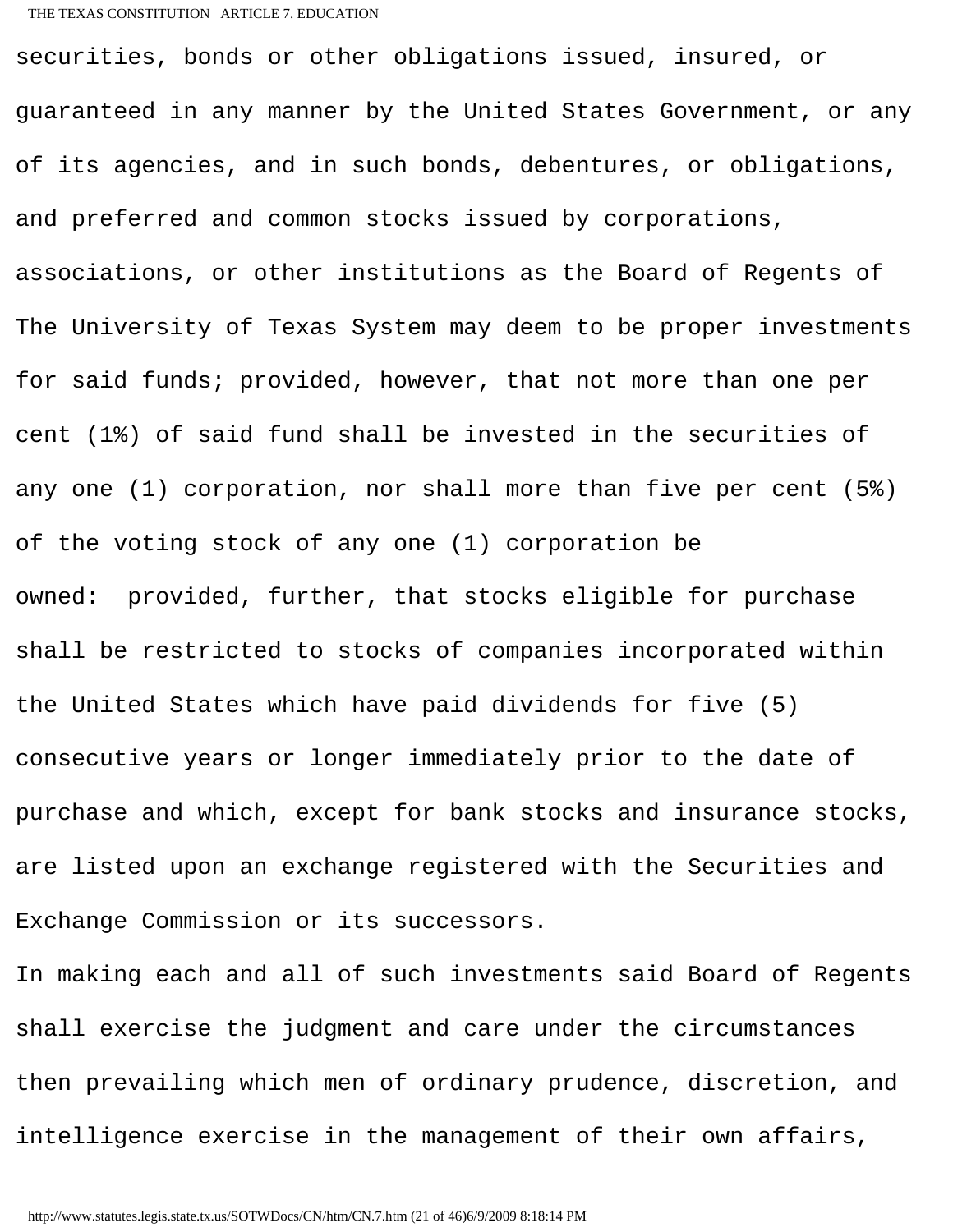## THE TEXAS CONSTITUTION ARTICLE 7. EDUCATION

not in regard to speculation but in regard to the permanent disposition of their funds, considering the probable income therefrom as well as the probable safety of their capital. The interest, dividends and other income accruing from the investments of the Permanent University Fund, except the portion thereof which is appropriated by the operation of Section 18 of Article VII for the payment of principal and interest on bonds or notes issued thereunder, shall be subject to appropriation by the Legislature to accomplish the purposes declared in Section 10 of Article VII of this Constitution.

This amendment shall be self-enacting, and shall become effective upon its adoption, provided, however, that the Legislature shall provide by law for full disclosure of all details concerning the investments in corporate stocks and bonds and other investments authorized herein.

(Added Nov. 6, 1956; amended Nov. 5, 1968.)

Sec. 11b. PERMANENT UNIVERSITY FUND; AUTHORIZED INVESTMENTS. Notwithstanding any other provision of this constitution, in managing the assets of the permanent university fund, the Board of Regents of The University of Texas System may acquire,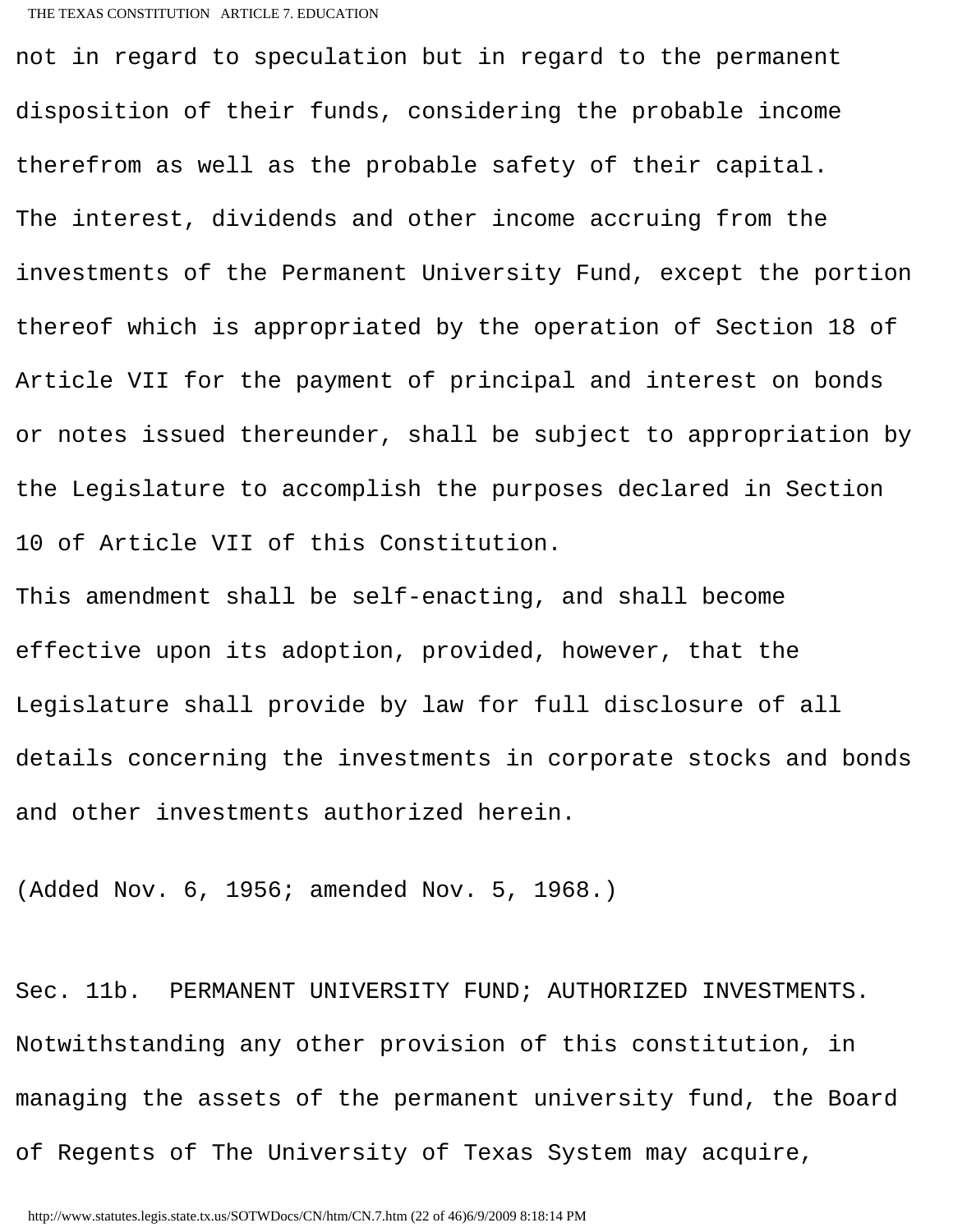exchange, sell, supervise, manage, or retain, through procedures and subject to restrictions it establishes and in amounts it considers appropriate, any kind of investment, including investments in the Texas growth fund created by Article XVI, Section 70, of this constitution, that prudent investors, exercising reasonable care, skill, and caution, would acquire or retain in light of the purposes, terms, distribution requirements, and other circumstances of the fund then prevailing, taking into consideration the investment of all the assets of the fund rather than a single investment.

(Added Nov. 8, 1988; amended Nov. 7, 1995, and Nov. 2, 1999.)

Sec. 12. SALE OF LANDS. The land herein set apart to the University fund shall be sold under such regulations, at such times, and on such terms as may be provided by law; and the Legislature shall provide for the prompt collection, at maturity, of all debts due on account of University lands, heretofore sold, or that may hereafter be sold, and shall in neither event have the power to grant relief to the purchasers. Sec. 13. AGRICULTURAL AND MECHANICAL COLLEGE. The Agricultural and Mechanical College of Texas, established by an Act of the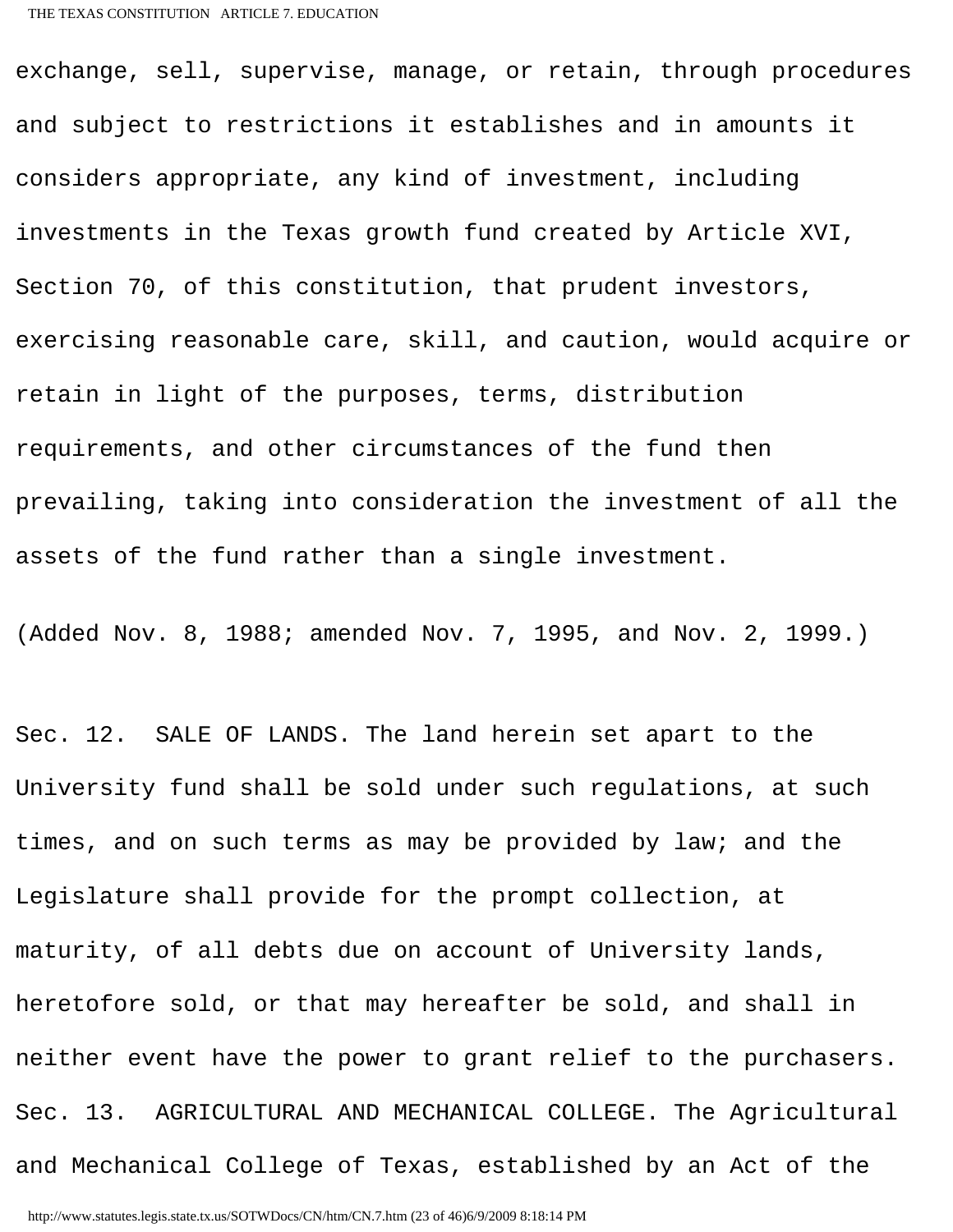Legislature passed April 17th, 1871, located in the county of Brazos, is hereby made, and constituted a Branch of the University of Texas, for instruction in Agriculture, the Mechanic Arts, and the Natural Sciences connected therewith. And the Legislature shall at its next session, make an appropriation, not to exceed forty thousand dollars, for the construction and completion of the buildings and improvements, and for providing the furniture necessary to put said College in immediate and successful operation.

Sec. 14. PRAIRIE VIEW A&M UNIVERSITY. Prairie View A&M University in Waller County is an institution of the first class under the direction of the same governing board as Texas A&M University referred to in Article VII, Section 13, of this constitution as the Agricultural and Mechanical College of Texas.

(Amended Nov. 6, 1984.)

Sec. 15. GRANT OF ADDITIONAL LANDS TO UNIVERSITY. In addition to the lands heretofore granted to the University of Texas, there is hereby set apart, and appropriated, for the endowment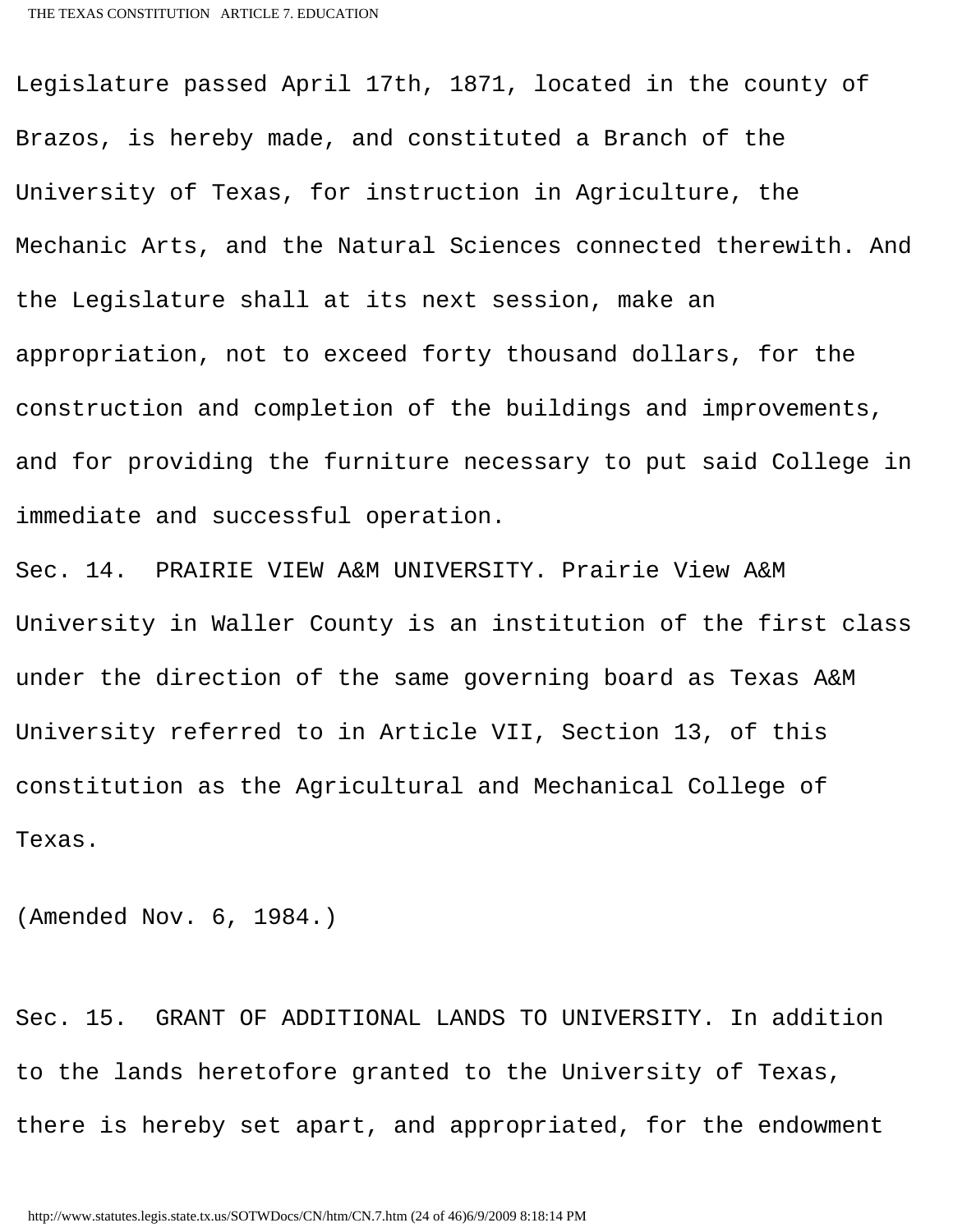## THE TEXAS CONSTITUTION ARTICLE 7. EDUCATION

maintenance, and support of said University and its branches, one million acres of the unappropriated public domain of the State, to be designated, and surveyed as may be provided by law; and said lands shall be sold under the same regulations, and the proceeds invested in the same manner, as is provided for the sale and investment of the permanent University fund; and the Legislature shall not have power to grant any relief to the purchasers of said lands.

Sec. 16. COUNTY TAXATION OF UNIVERSITY LANDS. All land mentioned in Sections 11, 12, and 15 of Article VII, of the Constitution of the State of Texas, now belonging to the University of Texas shall be subject to the taxation for county purposes to the same extent as lands privately owned; provided they shall be rendered for taxation upon values fixed by the State Tax Board; and providing that the State shall remit annually to each of the counties in which said lands are located an amount equal to the tax imposed upon said land for county purposes.

(Added Nov. 4, 1930.)

Sec. 16-a. TERMS OF OFFICE. The Legislature shall fix by law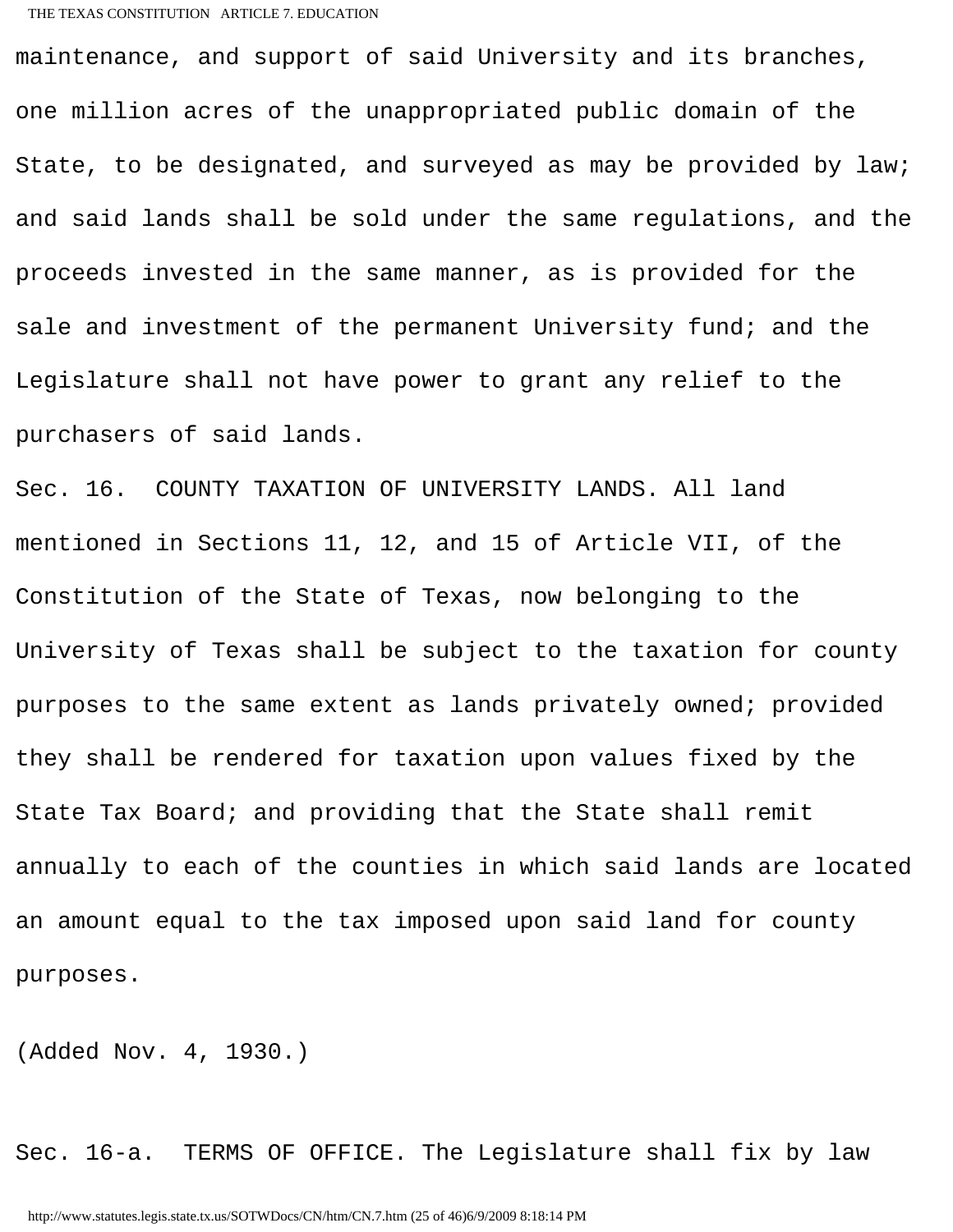the terms of all offices of the public school system and of the State institutions of higher education, inclusive, and the terms of members of the respective boards, not to exceed six years.

(Added Nov. 6, 1928; amended Nov. 4, 1997.)

Sec. 17. COLLEGES AND UNIVERSITIES; APPROPRIATIONS AND FUNDING. (a) In the fiscal year beginning September 1, 1985, and each fiscal year thereafter, there is hereby appropriated out of the first money coming into the state treasury not otherwise appropriated by the constitution \$100 million to be used by eligible agencies and institutions of higher education for the purpose of acquiring land either with or without permanent improvements, constructing and equipping buildings or other permanent improvements, major repair or rehabilitation of buildings or other permanent improvements, acquisition of capital equipment, library books and library materials, and paying for acquiring, constructing, or equipping or for major repair or rehabilitation of buildings, facilities, other permanent improvements, or capital equipment used jointly for educational and general activities and for auxiliary enterprises to the extent of their use for educational and general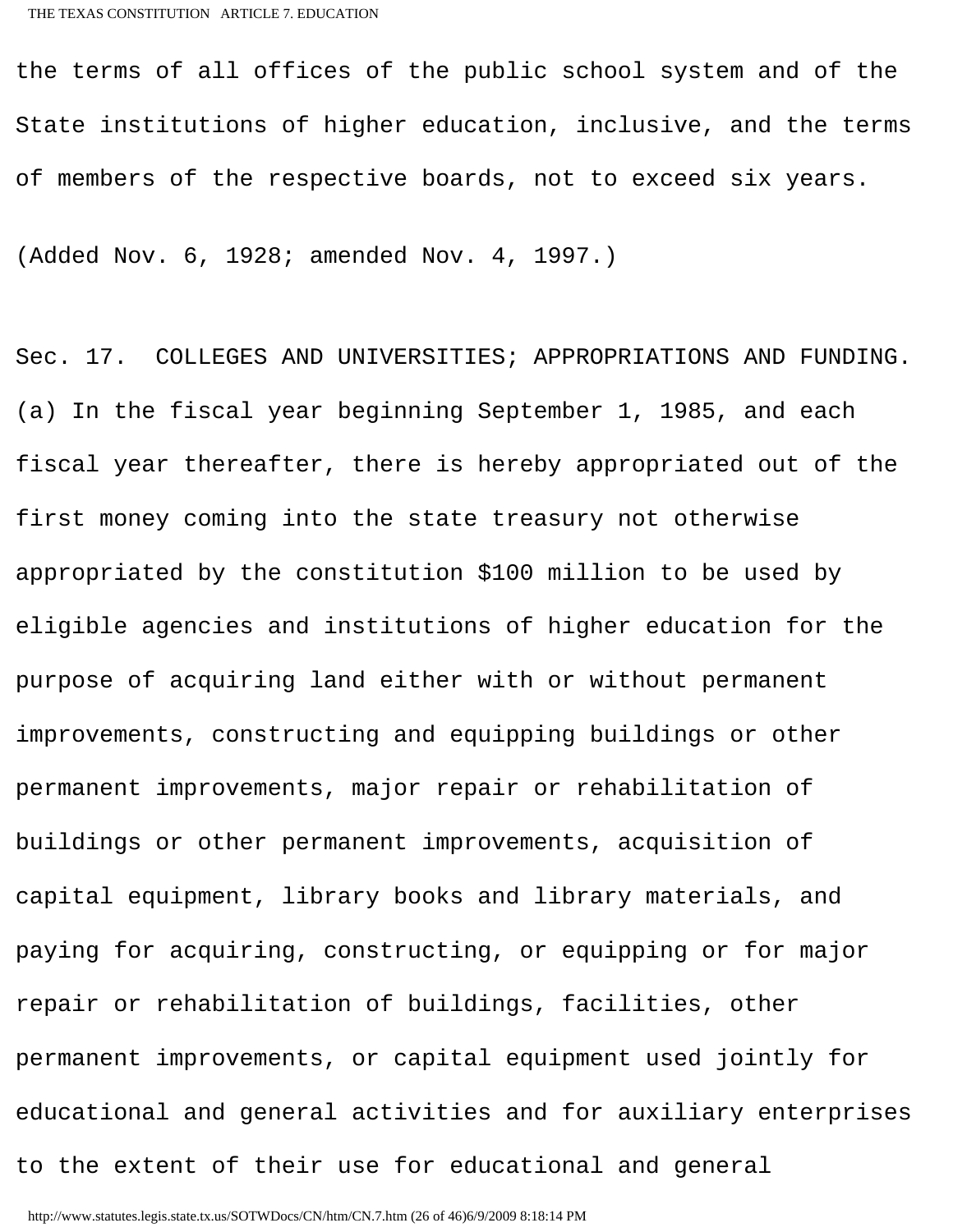activities. For the five-year period that begins on September 1, 2000, and for each five-year period that begins after that period, the legislature, during a regular session that is nearest, but preceding, a five-year period, may by two-thirds vote of the membership of each house increase the amount of the constitutional appropriation for the five-year period but may not adjust the appropriation in such a way as to impair any obligation created by the issuance of bonds or notes in accordance with this section.

(b) The funds appropriated under Subsection (a) of this section shall be for the use of the following eligible agencies and institutions of higher education (even though their names may be changed):

(1) East Texas State University including East Texas State University at Texarkana;

(2) Lamar University including Lamar University at Orange and Lamar University at Port Arthur;

(3) Midwestern State University;

(4) University of North Texas;

(5) The University of Texas-Pan American including The University of Texas at Brownsville;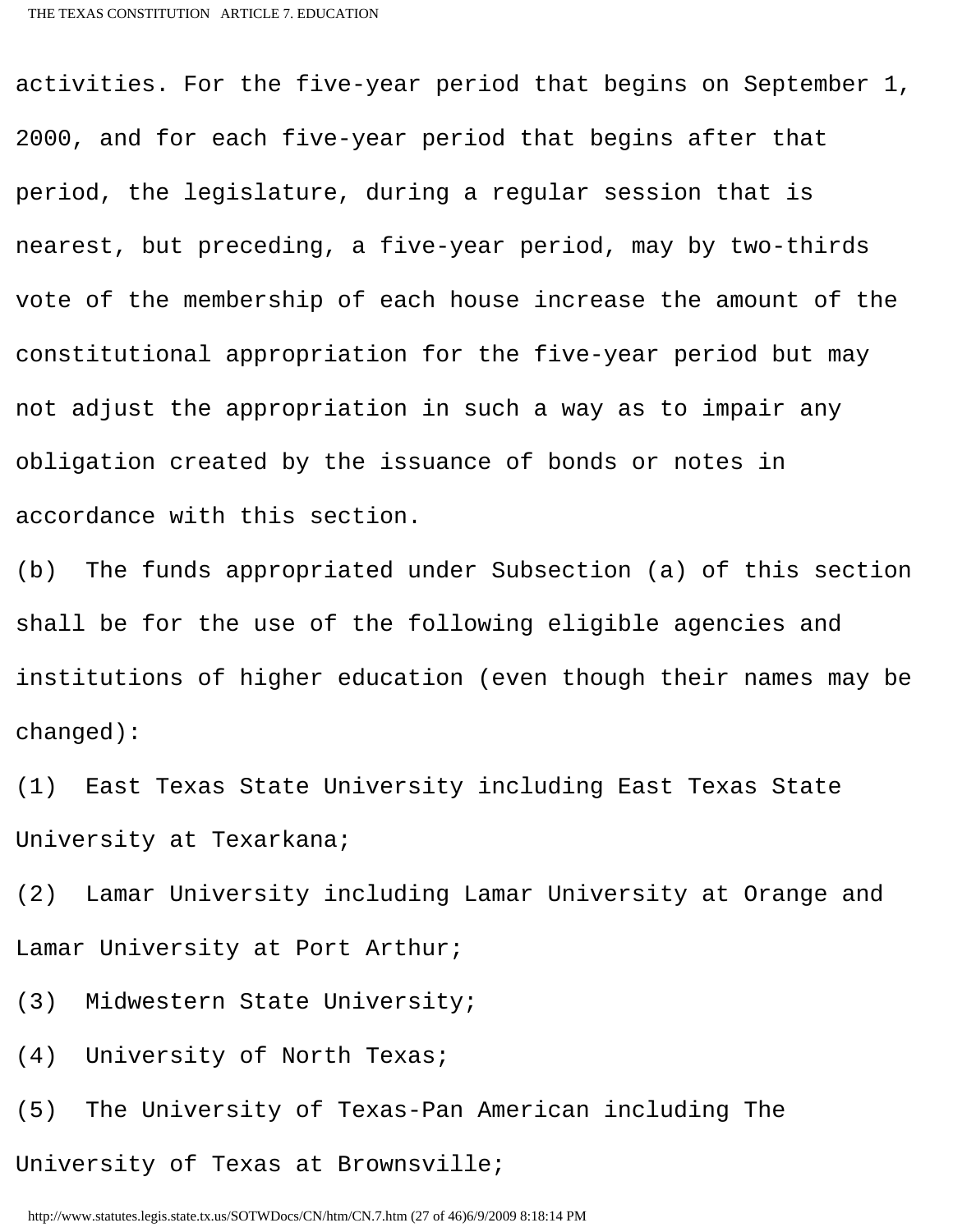- (6) Stephen F. Austin State University;
- (7) Texas College of Osteopathic Medicine;
- (8) Texas State University System Administration and the
- following component institutions:
- (9) Sam Houston State University;
- (10) Southwest Texas State University;
- (11) Sul Ross State University including Uvalde Study Center;
- (12) Texas Southern University;
- (13) Texas Tech University;
- (14) Texas Tech University Health Sciences Center;
- (15) Angelo State University;
- (16) Texas Woman's University;
- (17) University of Houston System Administration and the
- following component institutions:
- (18) University of Houston;
- (19) University of Houston-Victoria;
- (20) University of Houston-Clear Lake;
- (21) University of Houston-Downtown;
- (22) Texas A&M University-Corpus Christi;
- (23) Texas A&M International University;
- (24) Texas A&M University-Kingsville;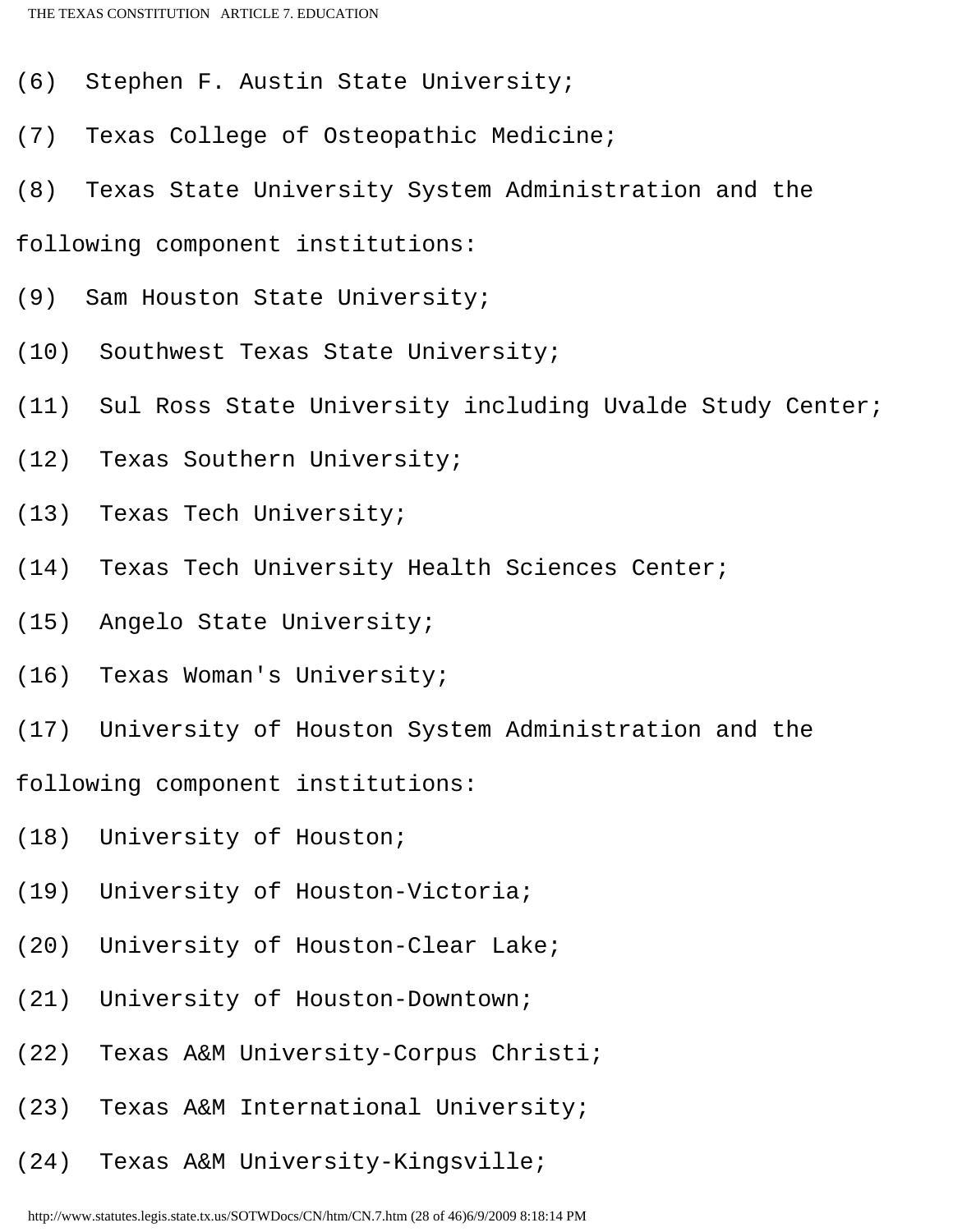(25) West Texas A&M University; and

(26) Texas State Technical College System and its campuses, but not its extension centers or programs.

(c) Pursuant to a two-thirds vote of the membership of each house of the legislature, institutions of higher education may be created at a later date by general law, and, when created, such an institution shall be entitled to participate in the funding provided by this section if it is not created as a part of The University of Texas System or The Texas A&M University System. An institution that is entitled to participate in dedicated funding provided by Article VII, Section 18, of this constitution may not be entitled to participate in the funding provided by this section.

(d) In the year 1985 and every 10 years thereafter, the legislature or an agency designated by the legislature no later than August 31 of such year shall allocate by equitable formula the annual appropriations made under Subsection (a) of this section to the governing boards of eligible agencies and institutions of higher education. The legislature shall review, or provide for a review, of the allocation formula at the end of the fifth year of each 10-year allocation period. At that time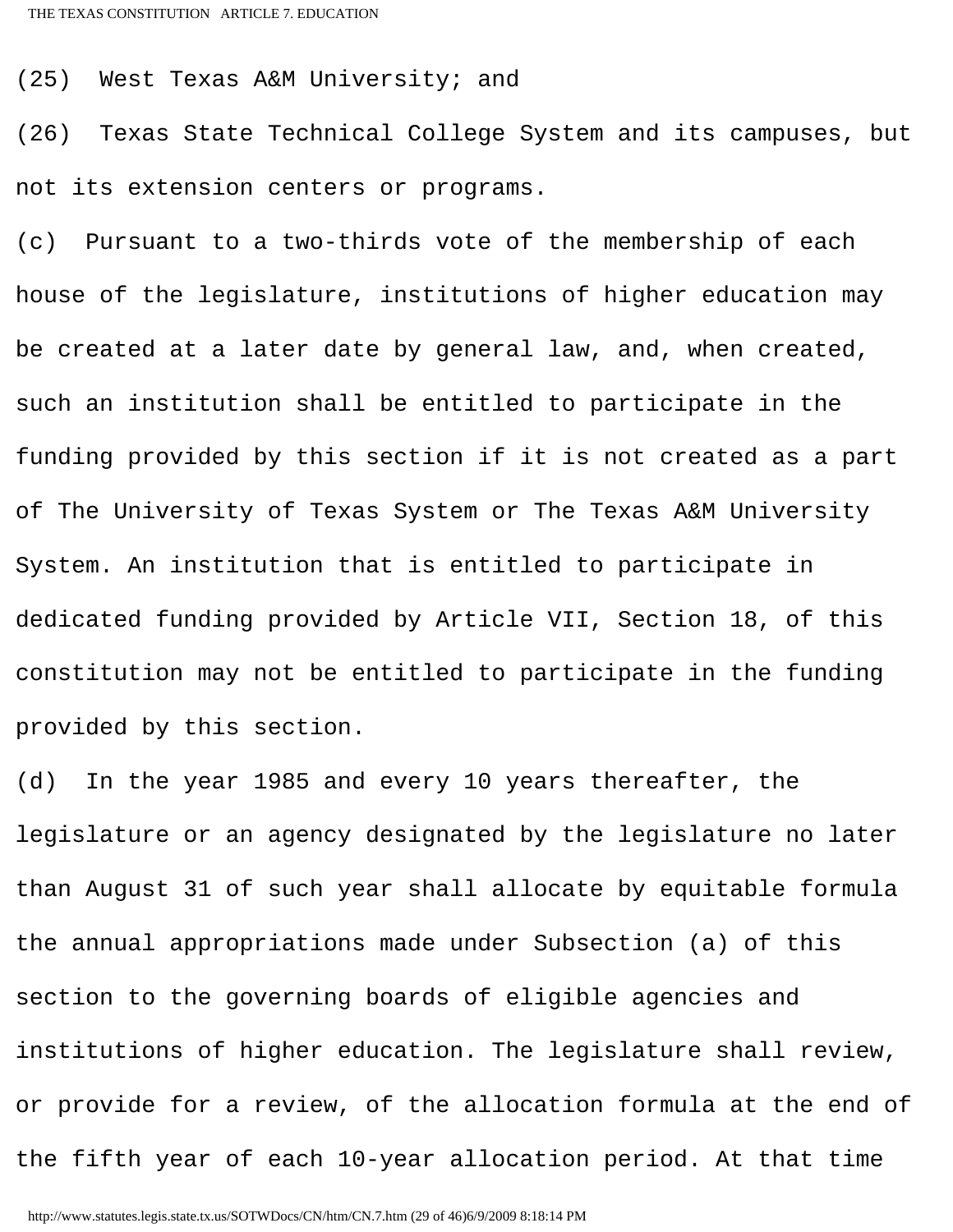adjustments may be made in the allocation formula, but no adjustment that will prevent the payment of outstanding bonds and notes, both principal and interest, may be made. (d-1) Notwithstanding Subsection (d) of this section, the allocation of the annual appropriation to Texas State Technical College System and its campuses may not exceed 2.2 percent of the total appropriation each fiscal year.

(e) Each governing board authorized to participate in the distribution of money under this section is authorized to expend all money distributed to it for any of the purposes enumerated in Subsection (a). In addition, such governing board may issue bonds and notes for the purposes of refunding bonds or notes issued under this section or prior law, acquiring land either with or without permanent improvements, constructing and equipping buildings or other permanent improvements, acquiring capital equipment, library books, and library materials, paying for acquiring, constructing, or equipping or for major repair or rehabilitation of buildings, facilities, other permanent improvements, or capital equipment used jointly for educational and general activities and for auxiliary enterprises to the extent of their use for educational and general activities, and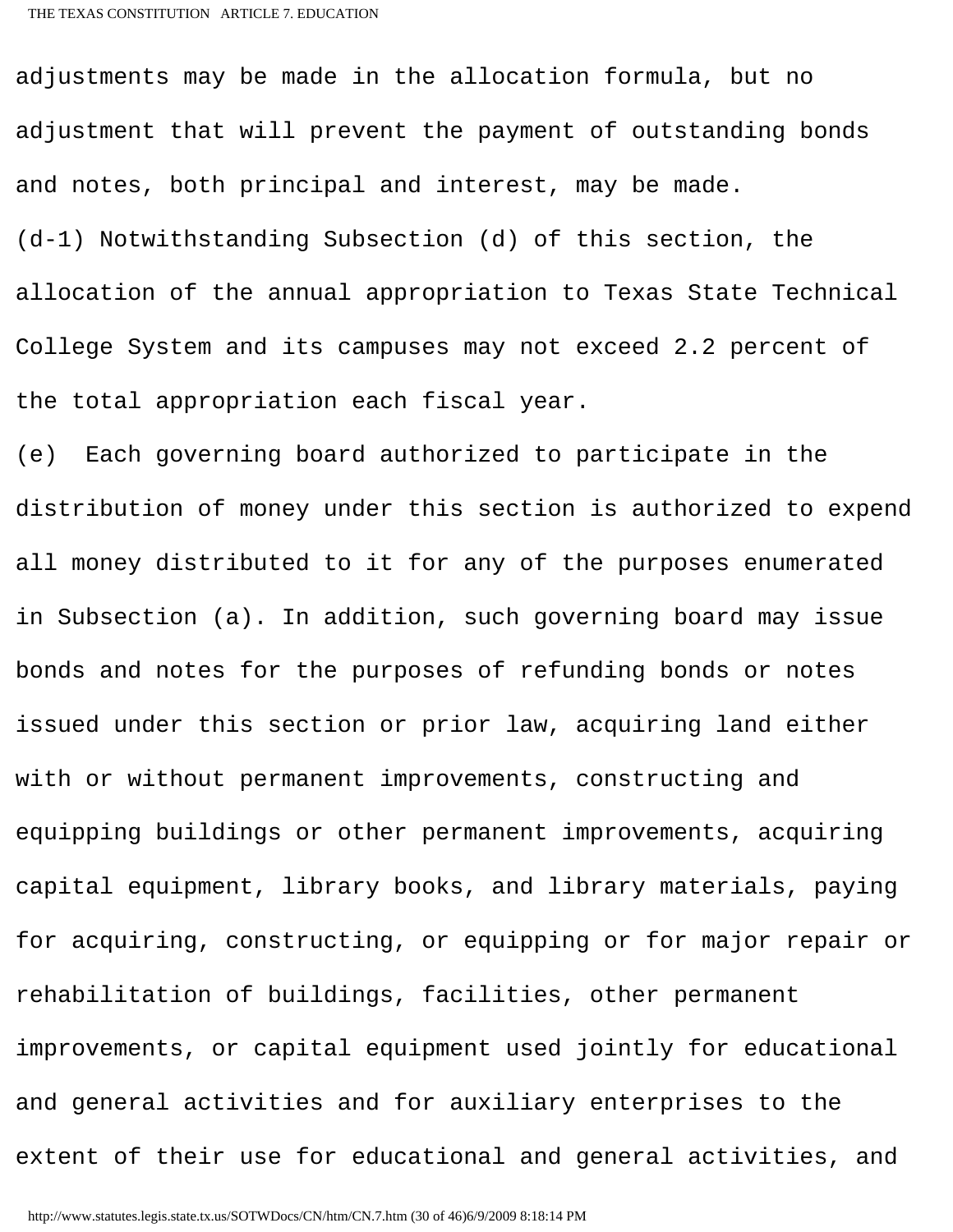for major repair and rehabilitation of buildings or other permanent improvements, and may pledge up to 50 percent of the money allocated to such governing board pursuant to this section to secure the payment of the principal and interest of such bonds or notes. Proceeds from the issuance of bonds or notes under this subsection shall be maintained in a local depository selected by the governing board issuing the bonds or notes. The bonds and notes issued under this subsection shall be payable solely out of the money appropriated by this section and shall mature serially or otherwise in not more than 10 years from their respective dates. All bonds issued under this section shall be sold only through competitive bidding and are subject to approval by the attorney general. Bonds approved by the attorney general shall be incontestable. The permanent university fund may be invested in the bonds and notes issued under this section.

(f) The funds appropriated by this section may not be used for the purpose of constructing, equipping, repairing, or rehabilitating buildings or other permanent improvements that are to be used only for student housing, intercollegiate athletics, or auxiliary enterprises.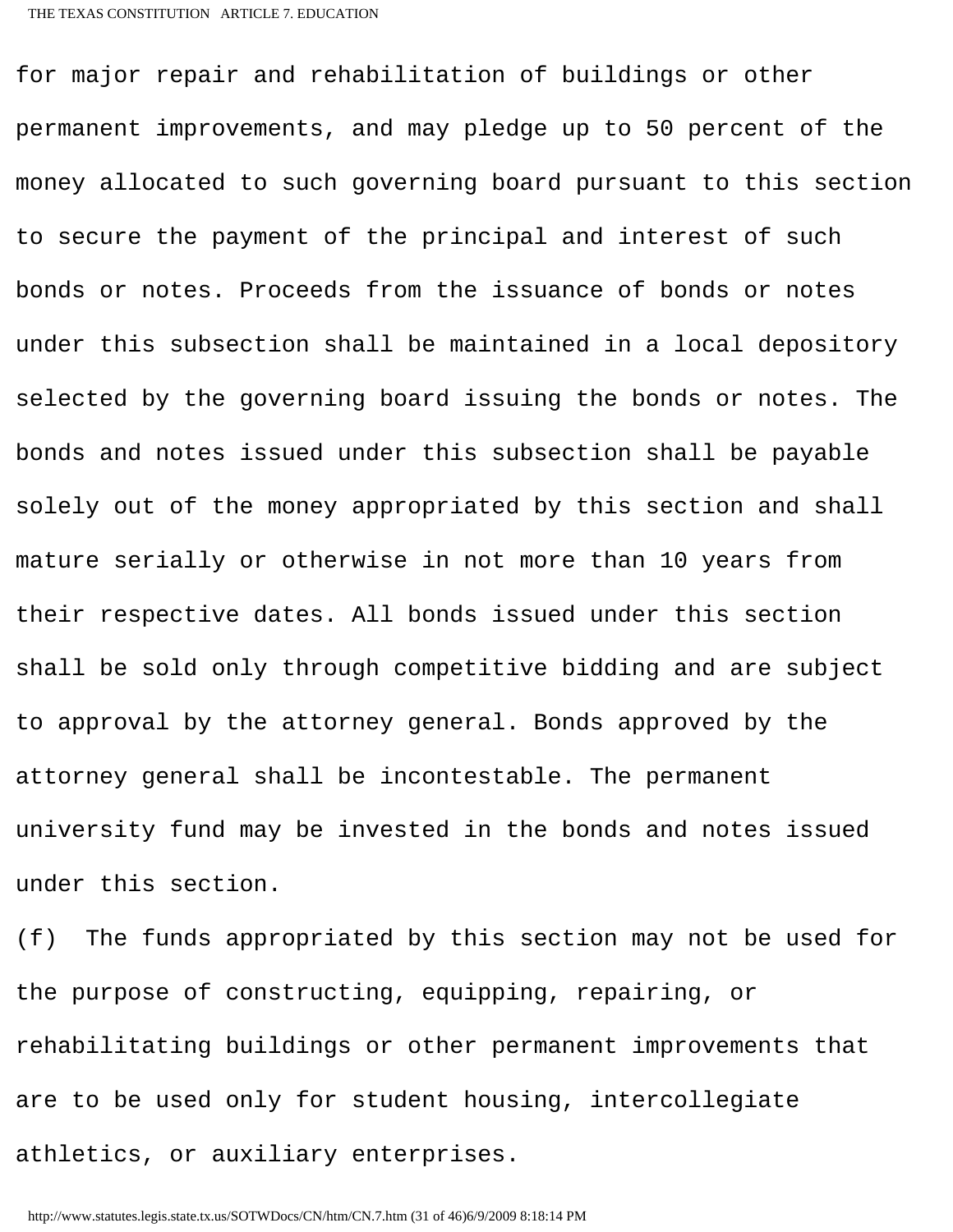(g) The comptroller of public accounts shall make annual transfers of the funds allocated pursuant to Subsection (d) directly to the governing boards of the eligible institutions. (h) To assure efficient use of construction funds and the orderly development of physical plants to accommodate the state's real need, the legislature may provide for the approval or disapproval of all new construction projects at the eligible agencies and institutions entitled to participate in the funding provided by this section.

(i) The legislature by general law may dedicate portions of the state's revenues to the creation of a dedicated fund ("the higher education fund") for the purposes expressed in Subsection (a) of this section. The legislature shall provide for administration of the fund, which shall be invested in the manner provided for investment of the permanent university fund. The income from the investment of the higher education fund shall be credited to the higher education fund until such time as the fund totals \$2 billion. The principal of the higher education fund shall never be expended. At the beginning of the fiscal year after the fund reaches \$2 billion, as certified by the comptroller of public accounts, the dedication of general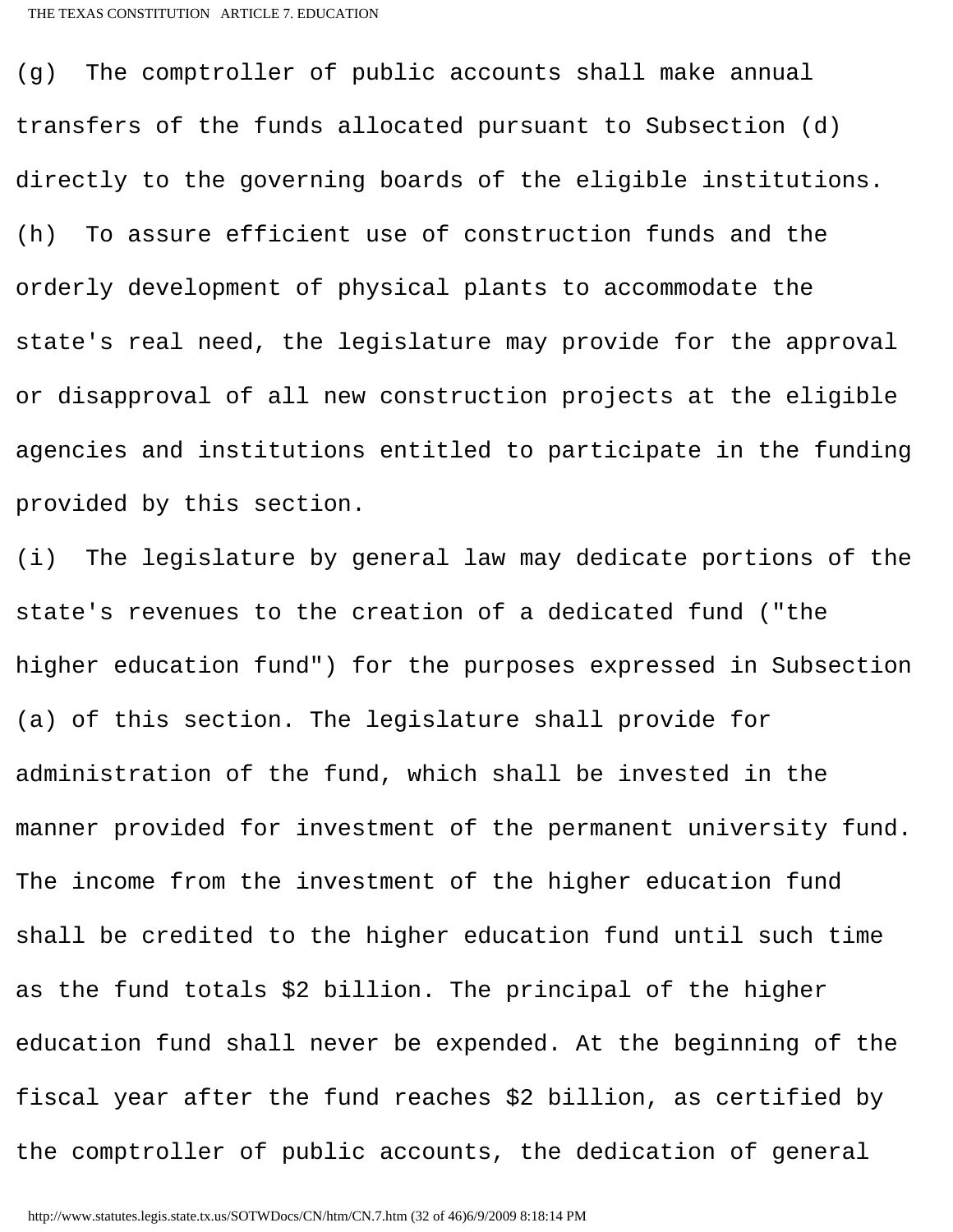revenue funds provided for in Subsection (a) of this section shall cease. At the beginning of the fiscal year after the fund reaches \$2 billion, and each year thereafter, 10 percent of the interest, dividends, and other income accruing from the investments of the higher education fund during the previous fiscal year shall be deposited and become part of the principal of the fund, and out of the remainder of the annual income from the investment of the principal of the fund there shall be appropriated an annual sum sufficient to pay the principal and interest due on the bonds and notes issued under this section and the balance of the income shall be allocated, distributed, and expended as provided for the appropriations made under Subsection (a).

(j) The state systems and institutions of higher education designated in this section may not receive any additional funds from the general revenue of the state for acquiring land with or without permanent improvements, for constructing or equipping buildings or other permanent improvements, or for major repair and rehabilitation of buildings or other permanent improvements except that:

(1) in the case of fire or natural disaster the legislature may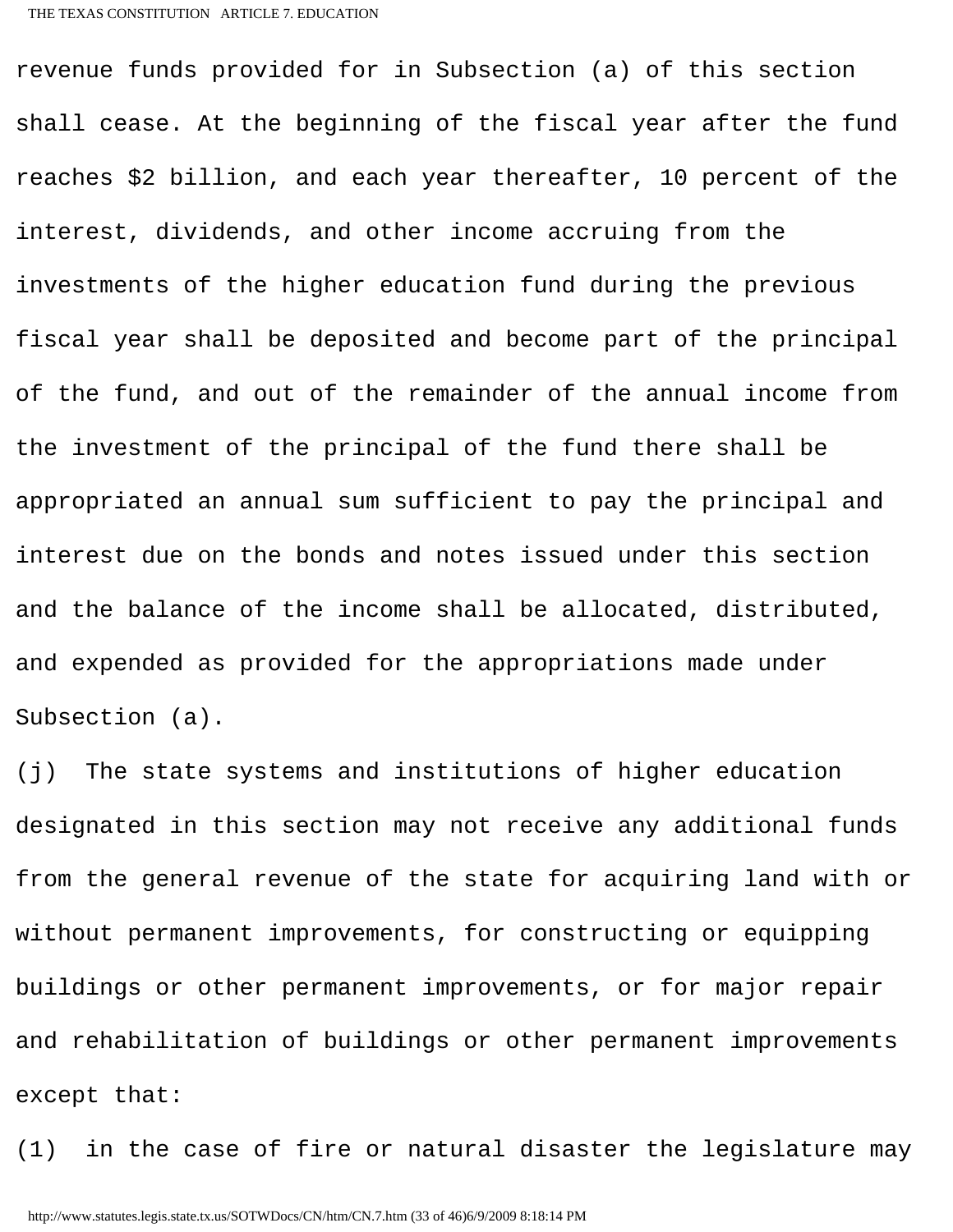appropriate from the general revenue an amount sufficient to replace the uninsured loss of any building or other permanent improvement; and

(2) the legislature, by two-thirds vote of each house, may, in cases of demonstrated need, which need must be clearly expressed in the body of the act, appropriate additional general revenue funds for acquiring land with or without permanent improvements, for constructing or equipping buildings or other permanent improvements, or for major repair and rehabilitation of buildings or other permanent improvements.

This subsection does not apply to legislative appropriations made prior to the adoption of this amendment.

(k) Without the prior approval of the legislature, appropriations under this section may not be expended for acquiring land with or without permanent improvements, or for constructing and equipping buildings or other permanent improvements, for a branch campus or educational center that is not a separate degree-granting institution created by general law.

(l) This section is self-enacting upon the issuance of the governor's proclamation declaring the adoption of the amendment,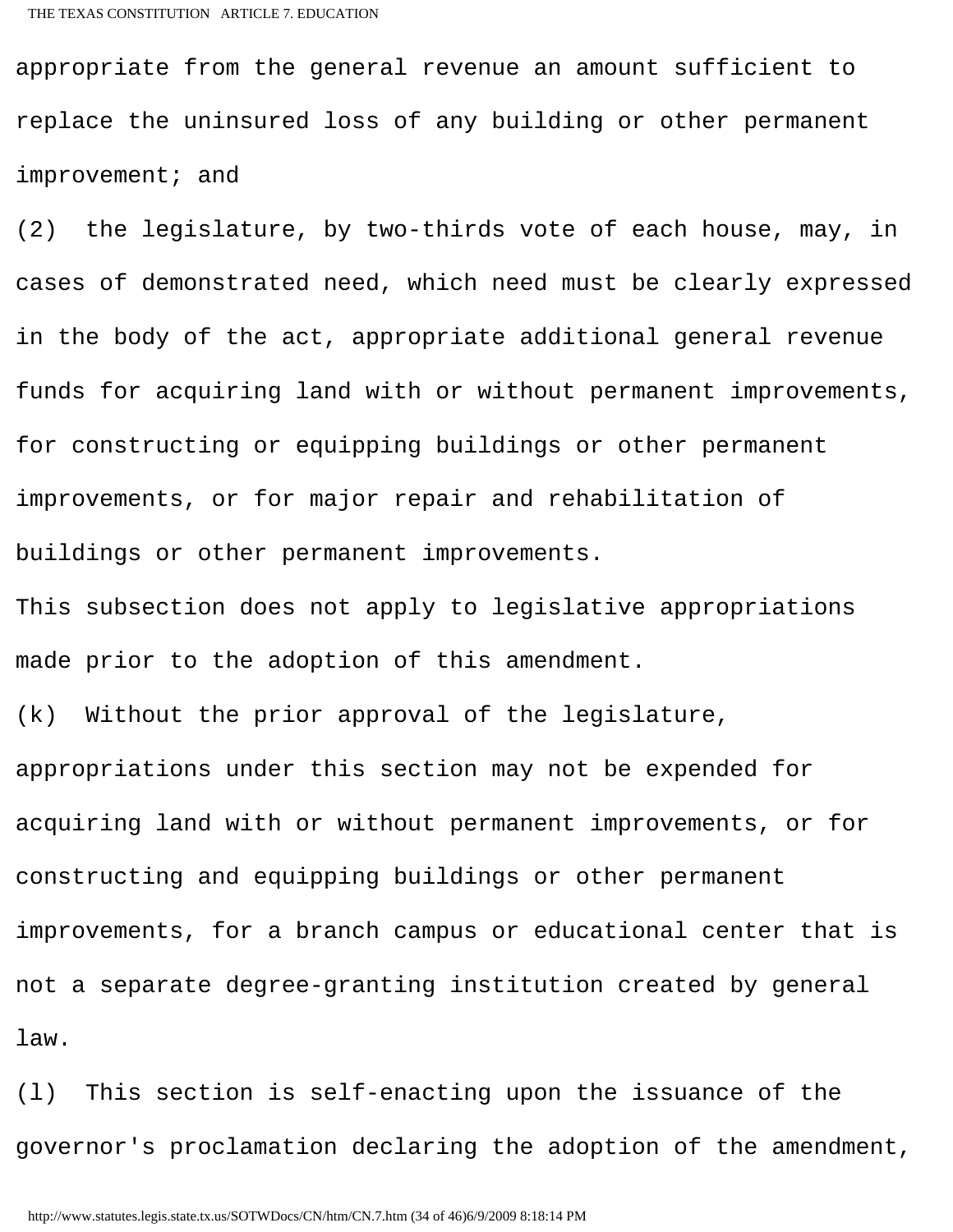and the state comptroller of public accounts shall do all things necessary to effectuate this section. This section does not impair any obligation created by the issuance of any bonds and notes in accordance with prior law, and all outstanding bonds and notes shall be paid in full, both principal and interest, in accordance with their terms. If the provisions of this section conflict with any other provisions of this constitution, then the provisions of this section shall prevail, notwithstanding all such conflicting provisions.

(Added Nov.  $6$ , 1984; Subsecs. (a), (b), (e), (f), and (g) amended and (d-1) added Nov. 2, 1993; Subsec. (l) amended Nov. 7, 1995; Subsec. (b) amended Nov. 6, 2007.)

Sec. 18. TEXAS A&M UNIVERSITY SYSTEM; UNIVERSITY OF TEXAS SYSTEM; BONDS OR NOTES PAYABLE FROM INCOME OF AVAILABLE UNIVERSITY FUND. (a) The Board of Regents of The Texas A&M University System may issue bonds and notes not to exceed a total amount of 10 percent of the cost value of the investments and other assets of the permanent university fund (exclusive of real estate) at the time of the issuance thereof, and may pledge all or any part of its one-third interest in the available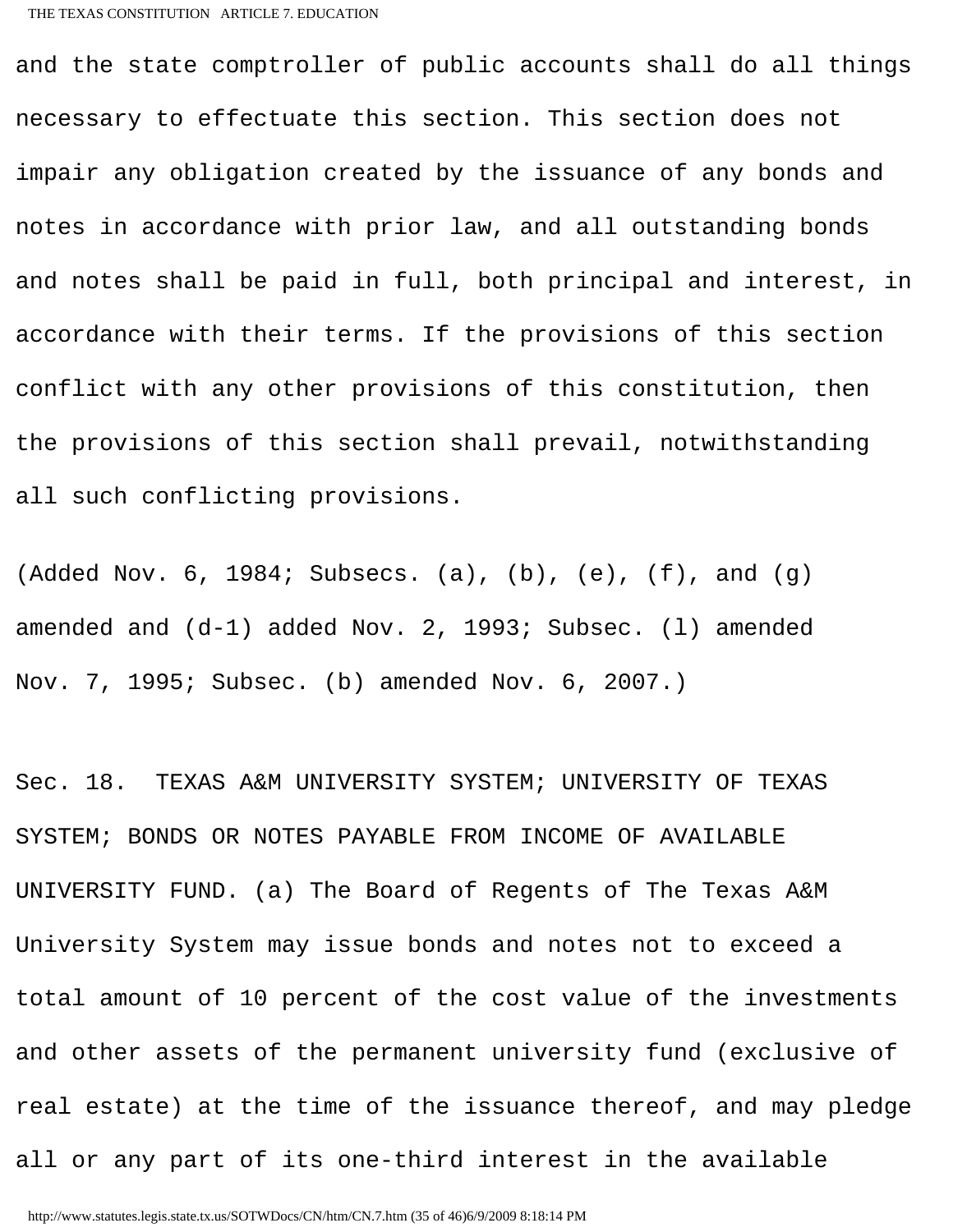university fund to secure the payment of the principal and interest of those bonds and notes, for the purpose of acquiring land either with or without permanent improvements, constructing and equipping buildings or other permanent improvements, major repair and rehabilitation of buildings and other permanent improvements, acquiring capital equipment and library books and library materials, and refunding bonds or notes issued under this Section or prior law, at or for The Texas A&M University System administration and the following component institutions of the system:

(1) Texas A&M University, including its medical college which the legislature may authorize as a separate medical institution; (2) Prairie View A&M University, including its nursing school in Houston;

(3) Tarleton State University;

(4) Texas A&M University at Galveston;

(5) Texas Forest Service;

(6) Texas Agricultural Experiment Stations;

(7) Texas Agricultural Extension Service;

(8) Texas Engineering Experiment Stations;

(9) Texas Transportation Institute; and

http://www.statutes.legis.state.tx.us/SOTWDocs/CN/htm/CN.7.htm (36 of 46)6/9/2009 8:18:14 PM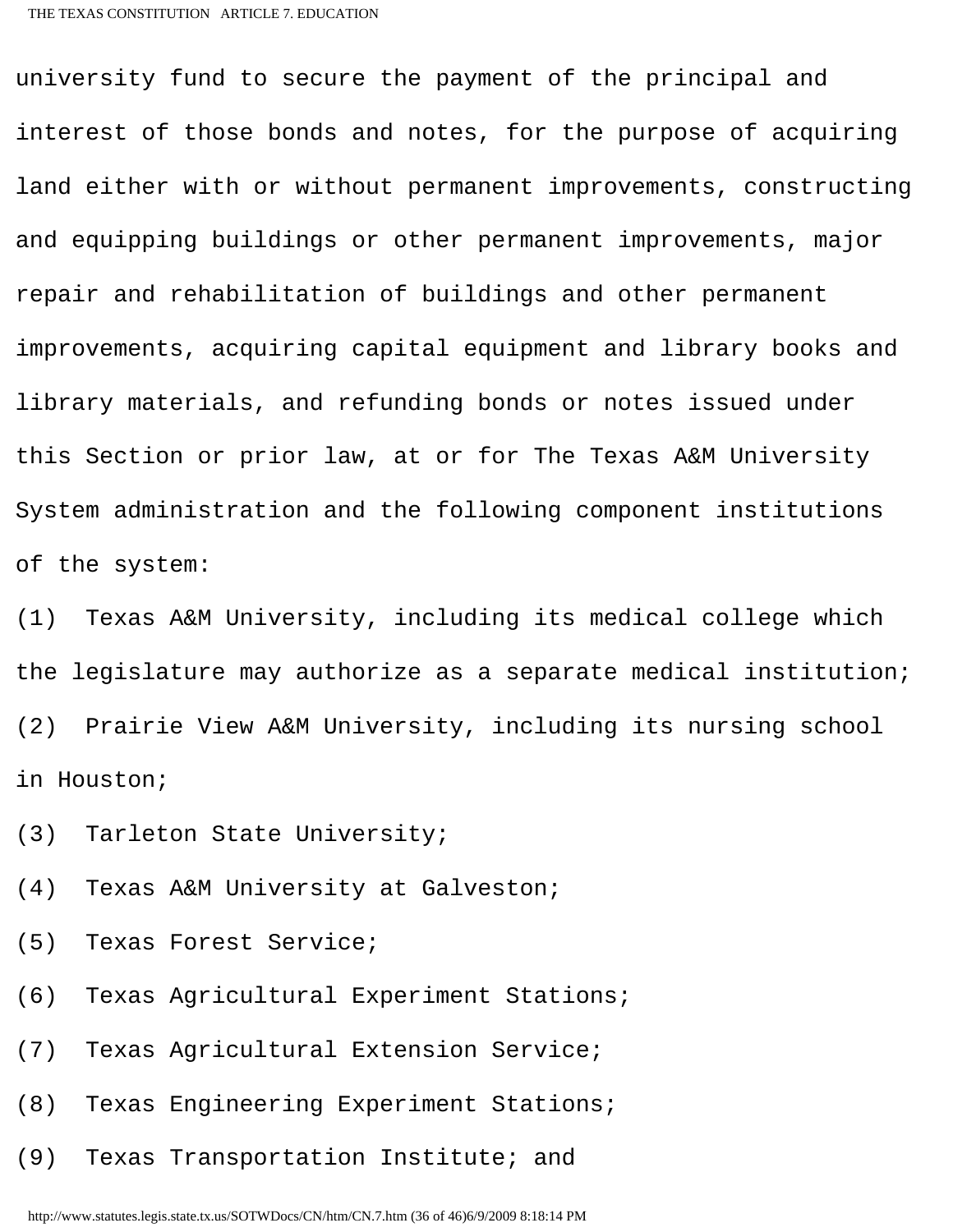(10) Texas Engineering Extension Service.

(b) The Board of Regents of The University of Texas System may issue bonds and notes not to exceed a total amount of 20 percent of the cost value of investments and other assets of the permanent university fund (exclusive of real estate) at the time of issuance thereof, and may pledge all or any part of its twothirds interest in the available university fund to secure the payment of the principal and interest of those bonds and notes, for the purpose of acquiring land either with or without permanent improvements, constructing and equipping buildings or other permanent improvements, major repair and rehabilitation of buildings and other permanent improvements, acquiring capital equipment and library books and library materials, and refunding bonds or notes issued under this section or prior law, at or for The University of Texas System administration and the following component institutions of the system:

- (1) The University of Texas at Arlington;
- (2) The University of Texas at Austin;
- (3) The University of Texas at Dallas;
- (4) The University of Texas at El Paso;
- (5) The University of Texas of the Permian Basin;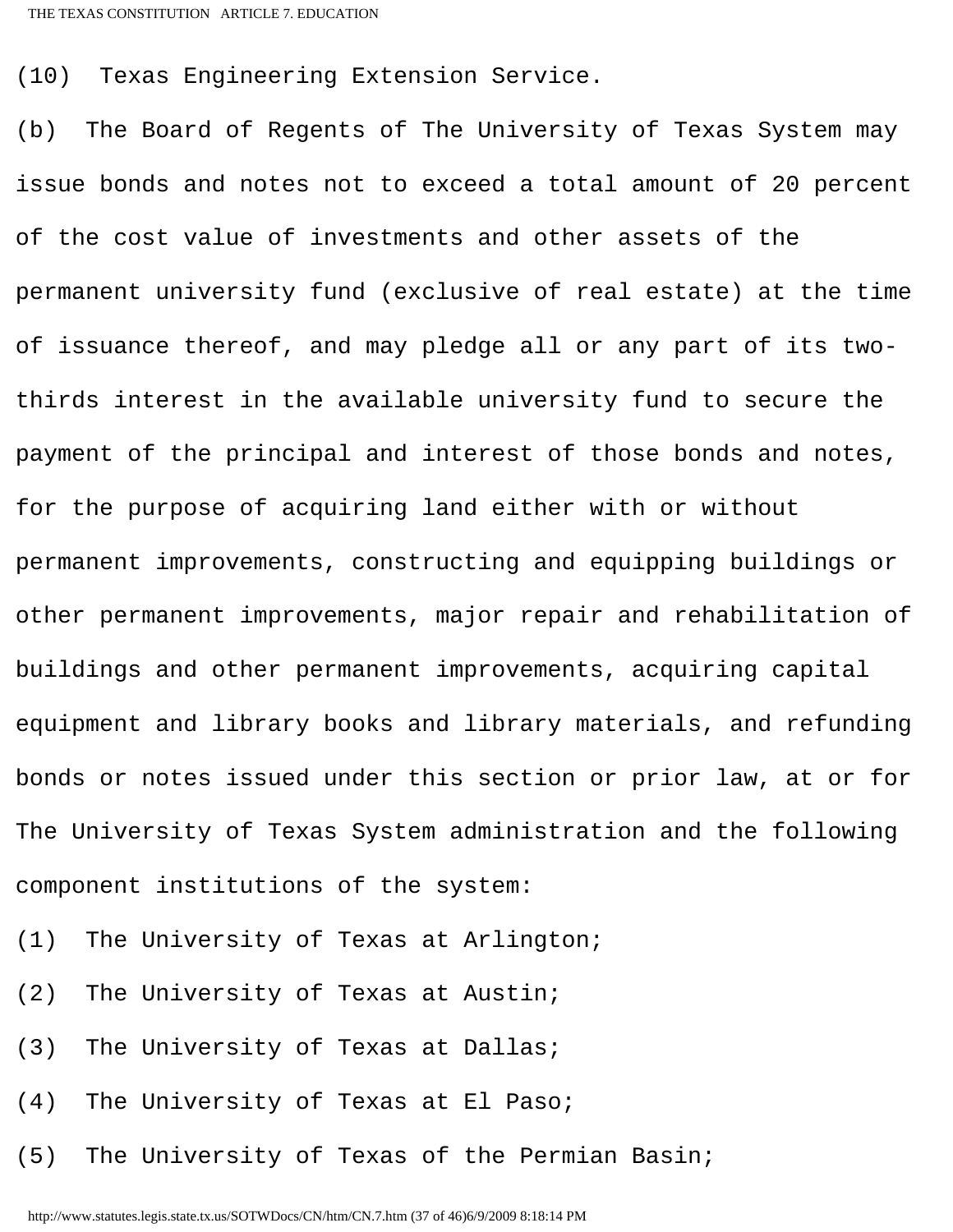(6) The University of Texas at San Antonio;

(7) The University of Texas at Tyler;

(8) The University of Texas Health Science Center at Dallas;

(9) The University of Texas Medical Branch at Galveston;

(10) The University of Texas Health Science Center at Houston;

(11) The University of Texas Health Science Center at San Antonio;

(12) The University of Texas System Cancer Center;

(13) The University of Texas Health Center at Tyler; and

(14) The University of Texas Institute of Texan Cultures at San Antonio.

(c) Pursuant to a two-thirds vote of the membership of each house of the legislature, institutions of higher education may be created at a later date as a part of The University of Texas System or The Texas A&M University System by general law, and, when created, such an institution shall be entitled to participate in the funding provided by this section for the system in which it is created. An institution that is entitled to participate in dedicated funding provided by Article VII, Section 17, of this constitution may not be entitled to participate in the funding provided by this section.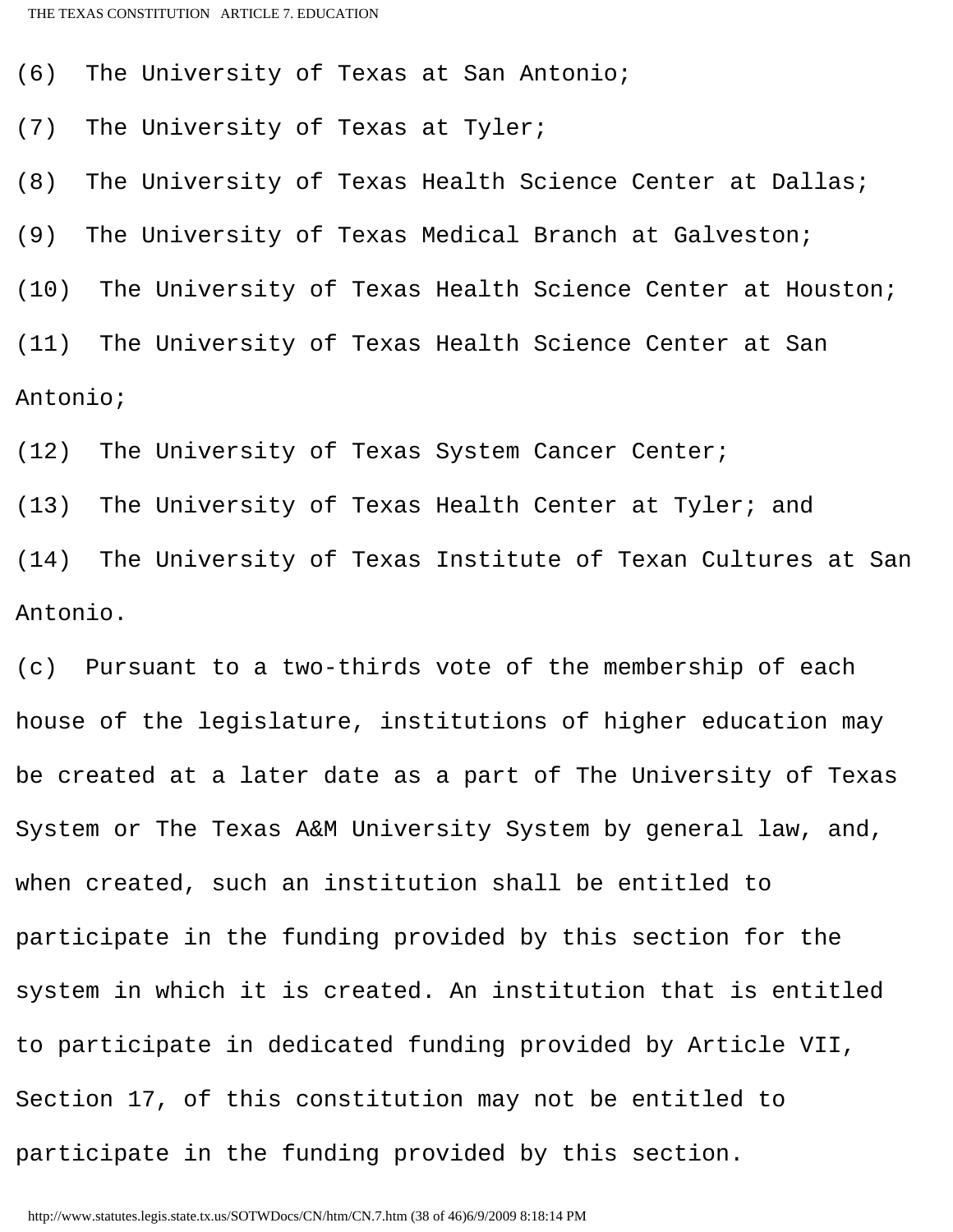(d) The proceeds of the bonds or notes issued under Subsection (a) or (b) of this section may not be used for the purpose of constructing, equipping, repairing, or rehabilitating buildings or other permanent improvements that are to be used for student housing, intercollegiate athletics, or auxiliary enterprises. (e) The available university fund consists of the distributions made to it from the total return on all investment assets of the permanent university fund, including the net income attributable to the surface of permanent university fund land. The amount of any distributions to the available university fund shall be determined by the board of regents of The University of Texas System in a manner intended to provide the available university fund with a stable and predictable stream of annual distributions and to maintain over time the purchasing power of permanent university fund investments and annual distributions to the available university fund. The amount distributed to the available university fund in a fiscal year must be not less than the amount needed to pay the principal and interest due and owing in that fiscal year on bonds and notes issued under this section. If the purchasing power of permanent university fund investments for any rolling 10-year period is not preserved, the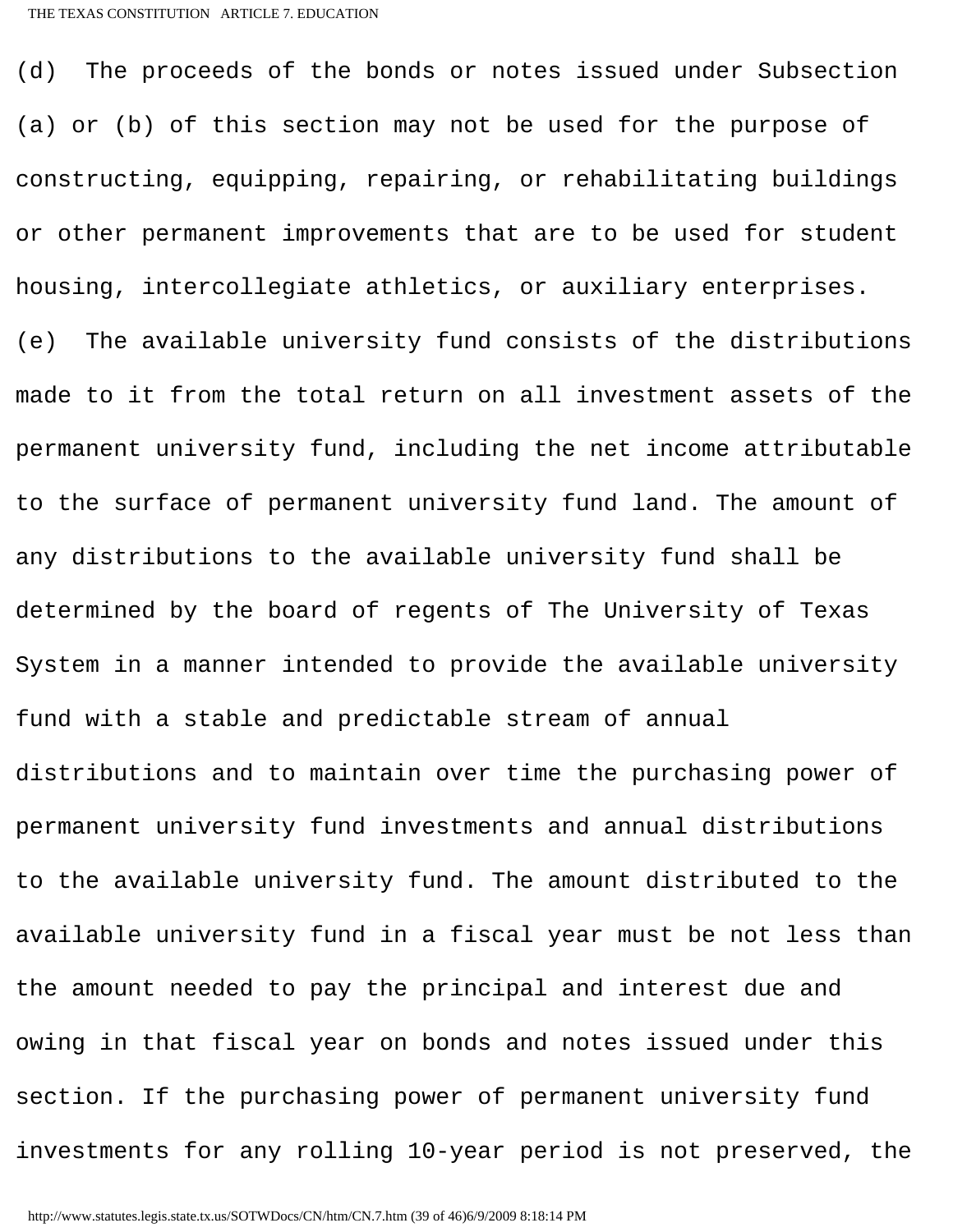board may not increase annual distributions to the available university fund until the purchasing power of the permanent university fund investments is restored, except as necessary to pay the principal and interest due and owing on bonds and notes issued under this section. An annual distribution made by the board to the available university fund during any fiscal year may not exceed an amount equal to seven percent of the average net fair market value of permanent university fund investment assets as determined by the board, except as necessary to pay any principal and interest due and owing on bonds issued under this section. The expenses of managing permanent university fund land and investments shall be paid by the permanent university fund.

(f) Out of one-third of the annual distribution from the permanent university fund to the available university fund, there shall be appropriated an annual sum sufficient to pay the principal and interest due on the bonds and notes issued by the Board of Regents of The Texas A&M University System under this section and prior law, and the remainder of that one-third of the annual distribution to the available university fund shall be appropriated to the Board of Regents of The Texas A&M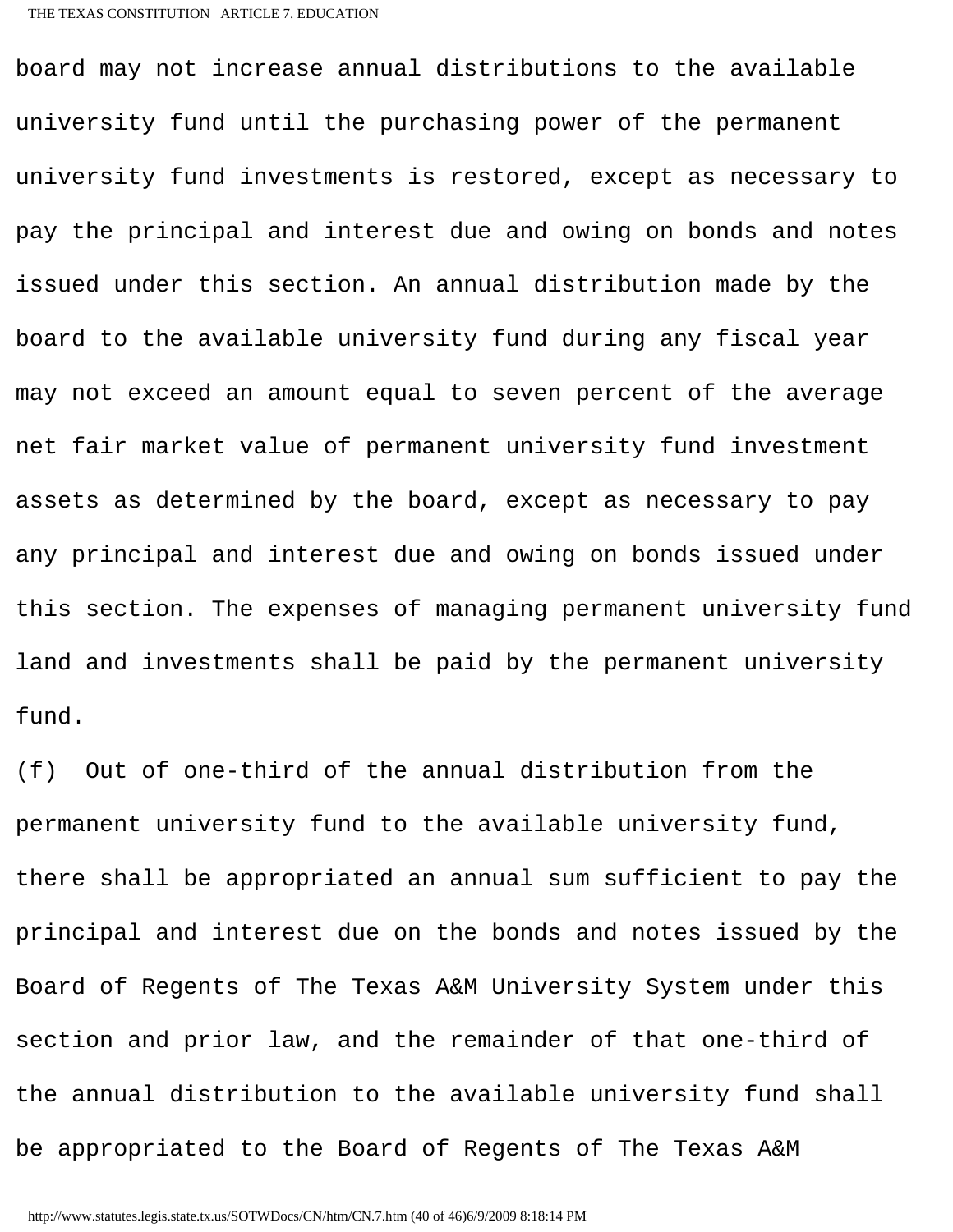University System which shall have the authority and duty in turn to appropriate an equitable portion of the same for the support and maintenance of The Texas A&M University System administration, Texas A&M University, and Prairie View A&M University. The Board of Regents of The Texas A&M University System, in making just and equitable appropriations to Texas A&M University and Prairie View A&M University, shall exercise its discretion with due regard to such criteria as the board may deem appropriate from year to year. Out of the other two-thirds of the annual distribution from the permanent university fund to the available university fund there shall be appropriated an annual sum sufficient to pay the principal and interest due on the bonds and notes issued by the Board of Regents of The University of Texas System under this section and prior law, and the remainder of such two-thirds of the annual distribution to the available university fund, shall be appropriated for the support and maintenance of The University of Texas at Austin and The University of Texas System administration.

(f) (Expired Nov. 6, 1994.)

(g) The bonds and notes issued under this section shall be payable solely out of the available university fund, mature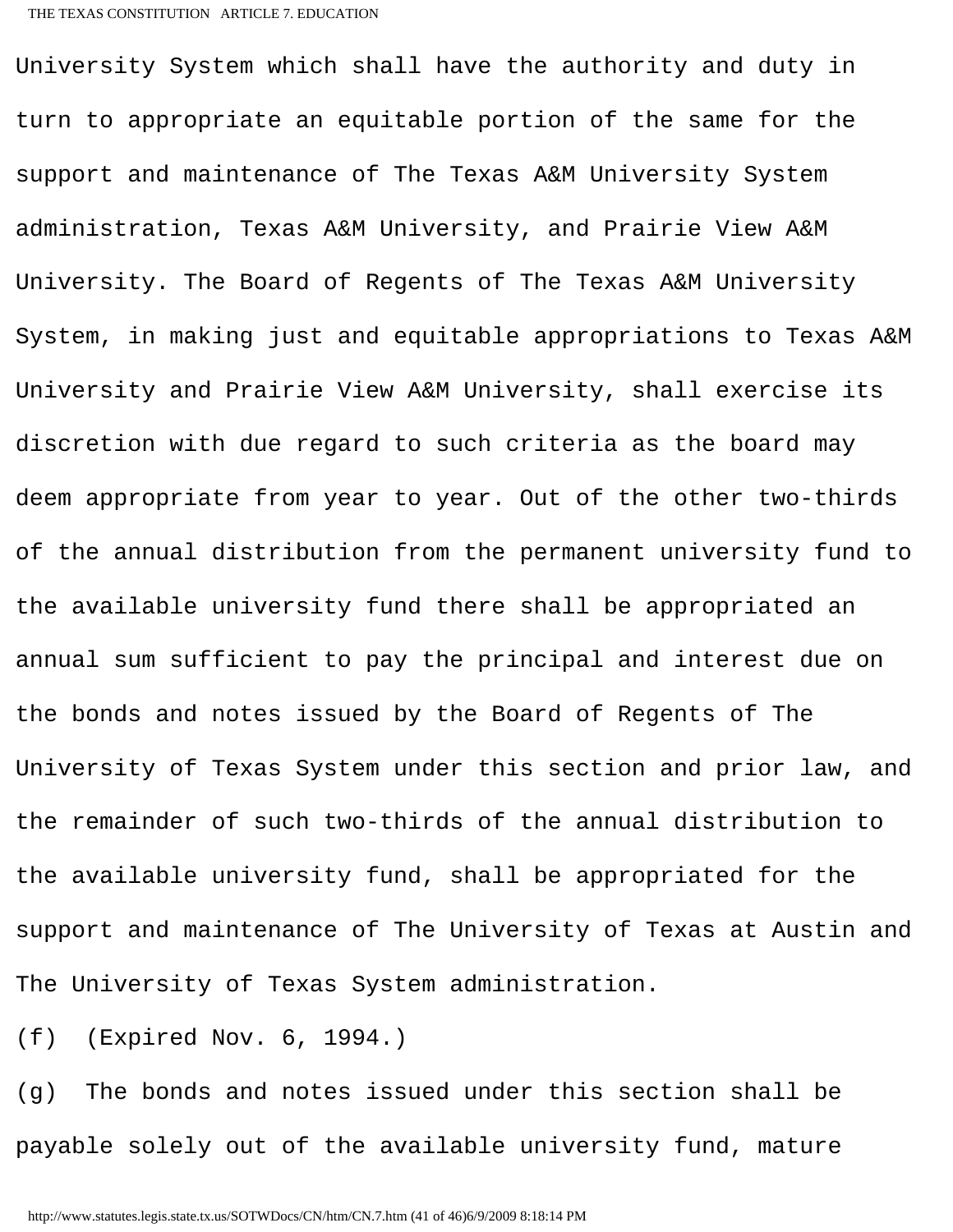serially or otherwise in not more than 30 years from their respective dates, and, except for refunding bonds, be sold only through competitive bidding. All of these bonds and notes are subject to approval by the attorney general and when so approved are incontestable. The permanent university fund may be invested in these bonds and notes.

(h) To assure efficient use of construction funds and the orderly development of physical plants to accommodate the state's real need, the legislature may provide for the approval or disapproval of all new construction projects at the eligible agencies and institutions entitled to participate in the funding provided by this section except The University of Texas at Austin, Texas A&M University in College Station, and Prairie View A&M University.

(i) The state systems and institutions of higher education designated in this section may not receive any funds from the general revenue of the state for acquiring land with or without permanent improvements, for constructing or equipping buildings or other permanent improvements, or for major repair and rehabilitation of buildings or other permanent improvements except that: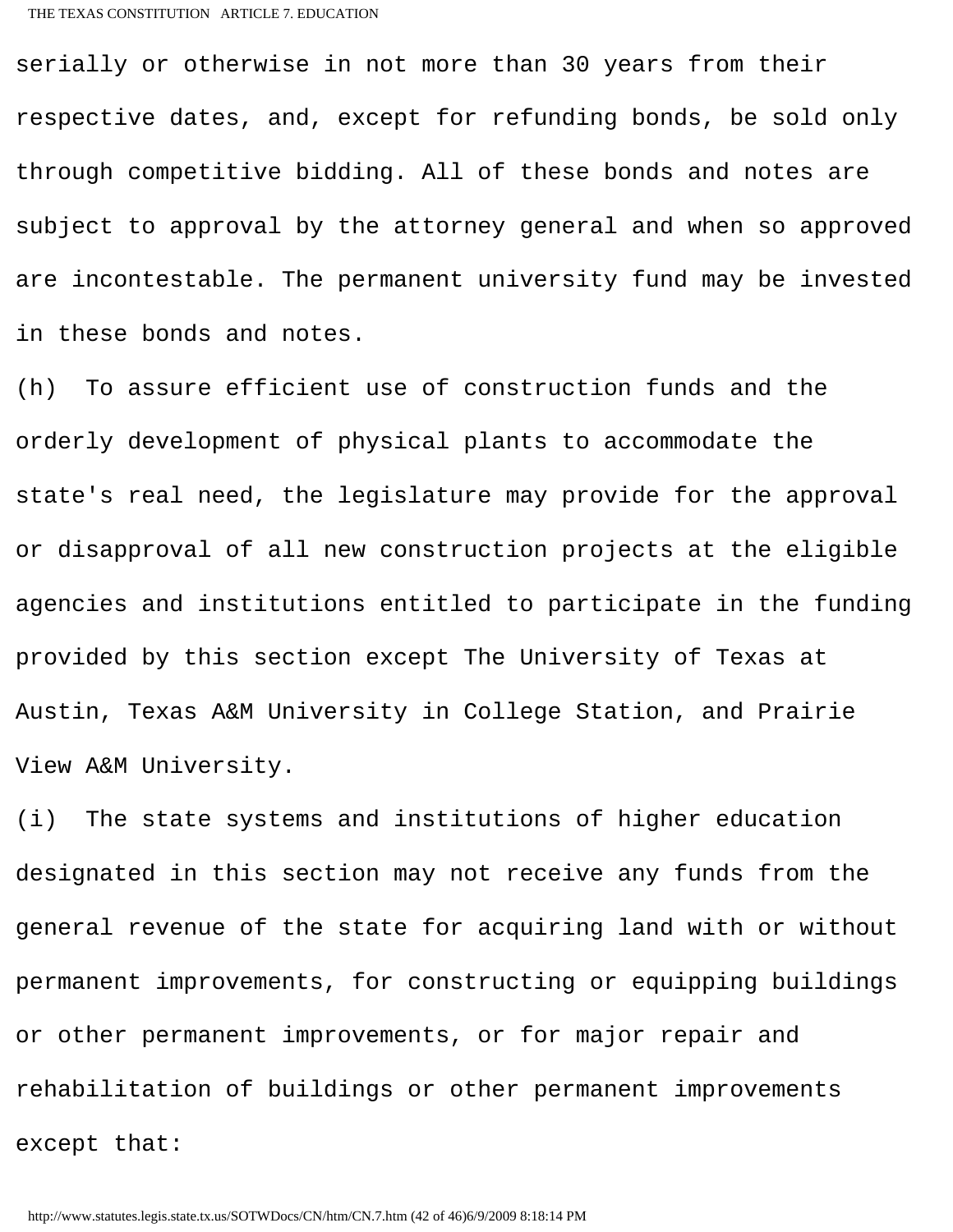(1) in the case of fire or natural disaster the legislature may appropriate from the general revenue an amount sufficient to replace the uninsured loss of any building or other permanent improvement; and

(2) the legislature, by two-thirds vote of each house, may, in cases of demonstrated need, which need must be clearly expressed in the body of the act, appropriate general revenue funds for acquiring land with or without permanent improvements, for constructing or equipping buildings or other permanent improvements, or for major repair and rehabilitation of buildings or other permanent improvements.

This subsection does not apply to legislative appropriations made prior to the adoption of this amendment.

(j) This section is self-enacting on the issuance of the governor's proclamation declaring the adoption of this amendment, and the state comptroller of public accounts shall do all things necessary to effectuate this section. This section does not impair any obligation created by the issuance of bonds or notes in accordance with prior law, and all outstanding bonds and notes shall be paid in full, both principal and interest, in accordance with their terms, and the changes herein made in the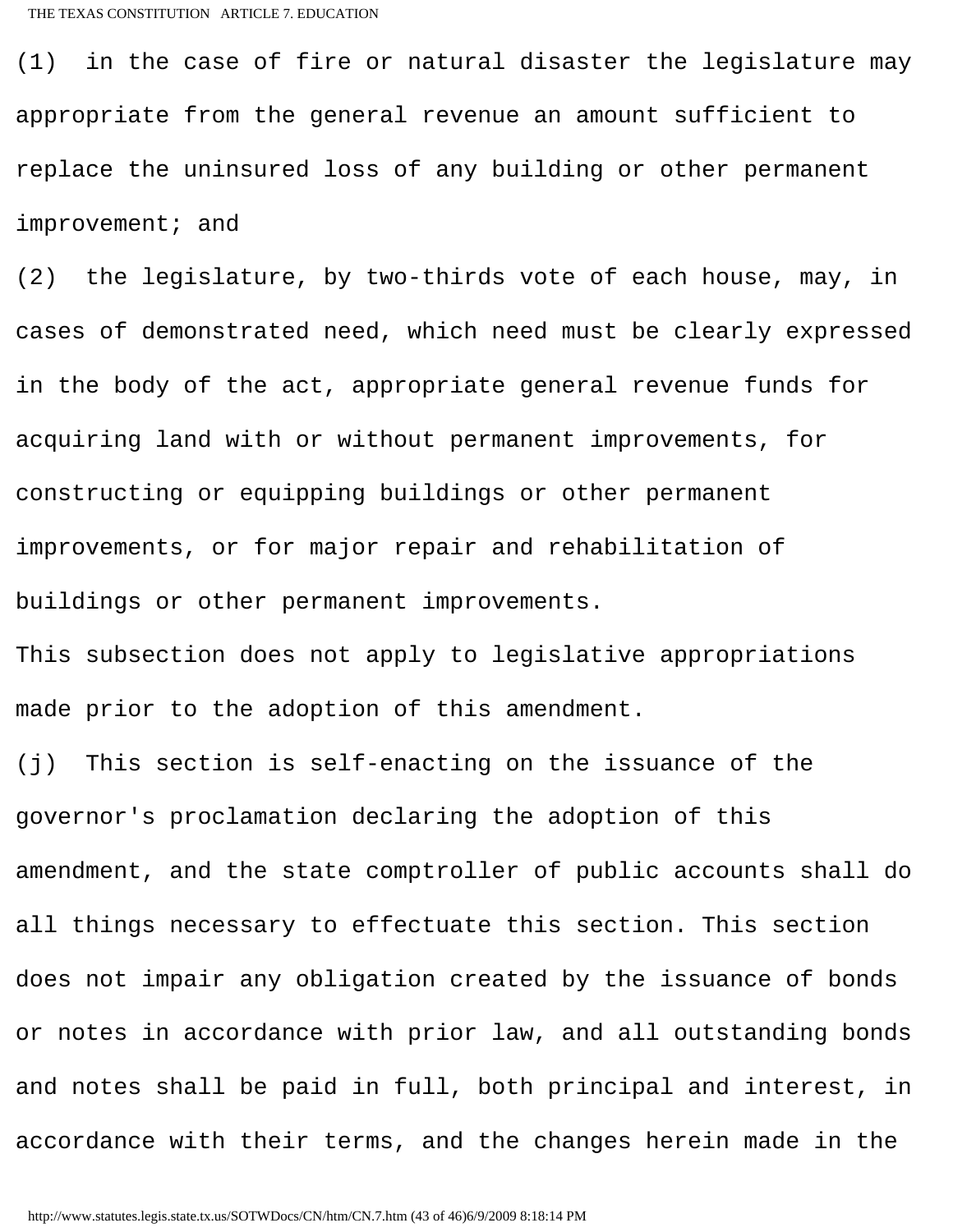allocation of the available university fund shall not affect the pledges thereof made in connection with such bonds or notes heretofore issued. If the provisions of this section conflict with any other provision of this constitution, then the provisions of this section shall prevail, notwithstanding any such conflicting provisions.

(Added Aug. 23, 1947; amended Nov. 6, 1956, Nov. 8, 1966, and Nov. 6, 1984; Subsec. (j) amended Nov. 7, 1995; Subsec. (e) amended and Subsec. (f) added Nov. 2, 1999.) (TEMPORARY PROVISION for Sec. 18: See Appendix, Note 2.)

Sec. 19. TEXAS TOMORROW FUND. (a) The Texas tomorrow fund is created as a trust fund dedicated to the prepayment of tuition and fees for higher education as provided by the general laws of this state for the prepaid higher education tuition program. The assets of the fund are held in trust for the benefit of participants and beneficiaries and may not be diverted. The state shall hold the assets of the fund for the exclusive purposes of providing benefits to participants and beneficiaries and defraying reasonable expenses of administering the program. (b) Financing of benefits must be based on sound actuarial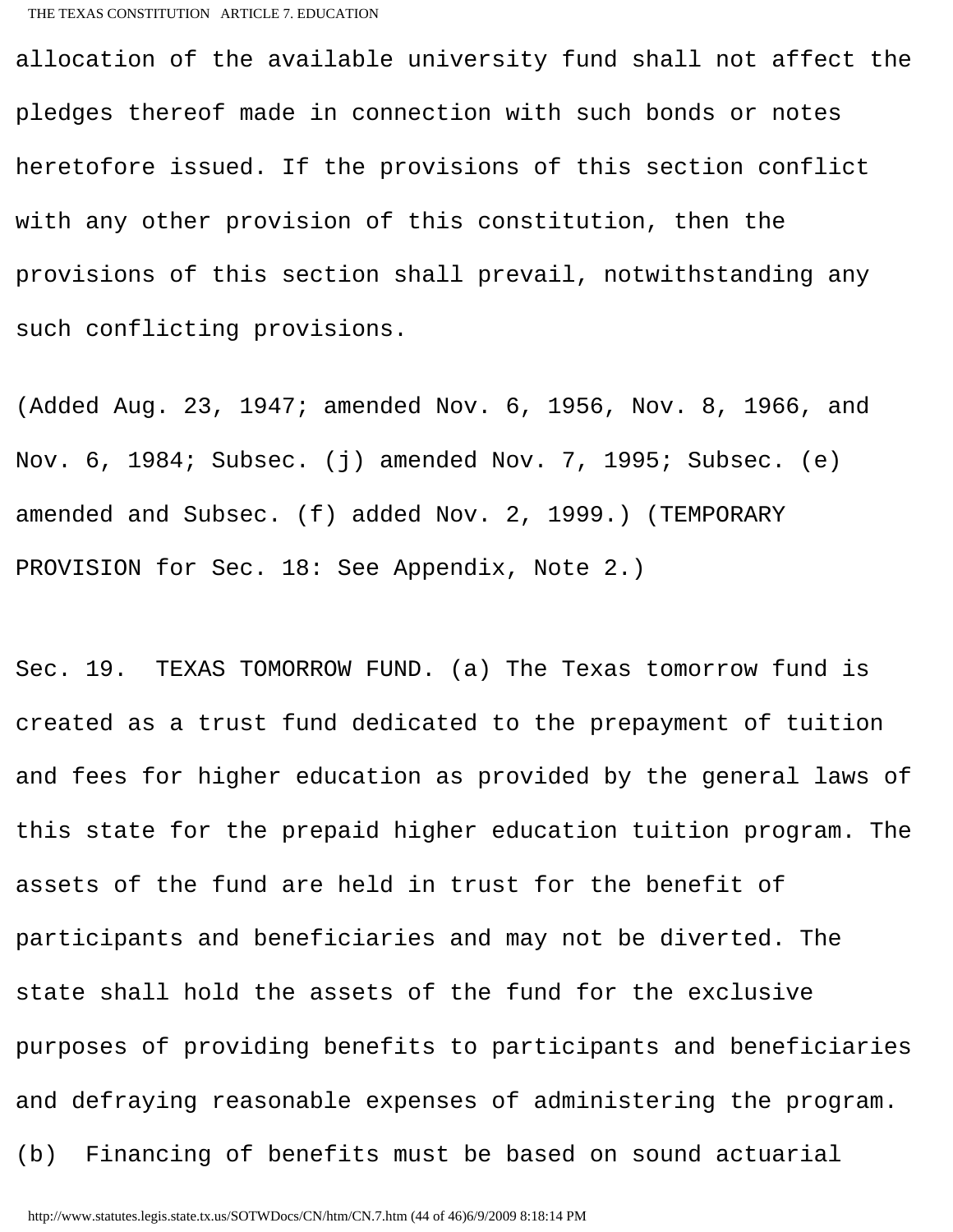principles. The amount contributed by a person participating in the prepaid higher education program shall be as provided by the general laws of this state, but may not be less than the amount anticipated for tuition and required fees based on sound actuarial principles. If in any fiscal year there is not enough money in the Texas tomorrow fund to pay the tuition and required fees of an institution of higher education in which a beneficiary enrolls or the appropriate portion of the tuition and required fees of a private or independent institution of higher education in which a beneficiary enrolls as provided by a prepaid tuition contract, there is appropriated out of the first money coming into the state treasury in each fiscal year not otherwise appropriated by the constitution the amount that is sufficient to pay the applicable amount of tuition and required fees of the institution.

(c) Assets of the fund may be invested by an entity designated by general law in securities considered prudent investments. Investments shall be made in the exercise of judgment and care under the circumstances that a person of ordinary prudence, discretion, and intelligence exercises in the management of the person's affairs, not for speculation, but for the permanent